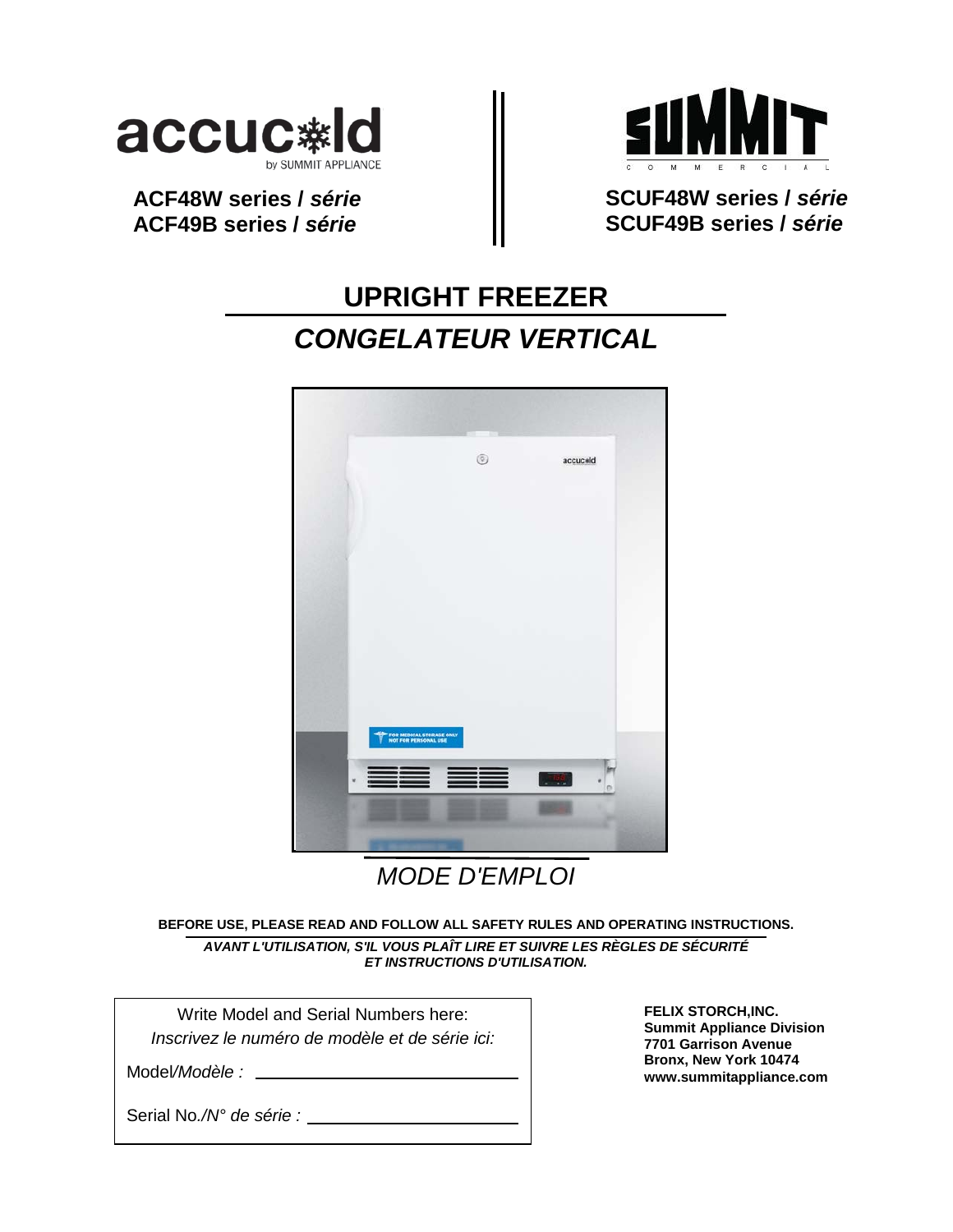# **TABLE OF CONTENTS**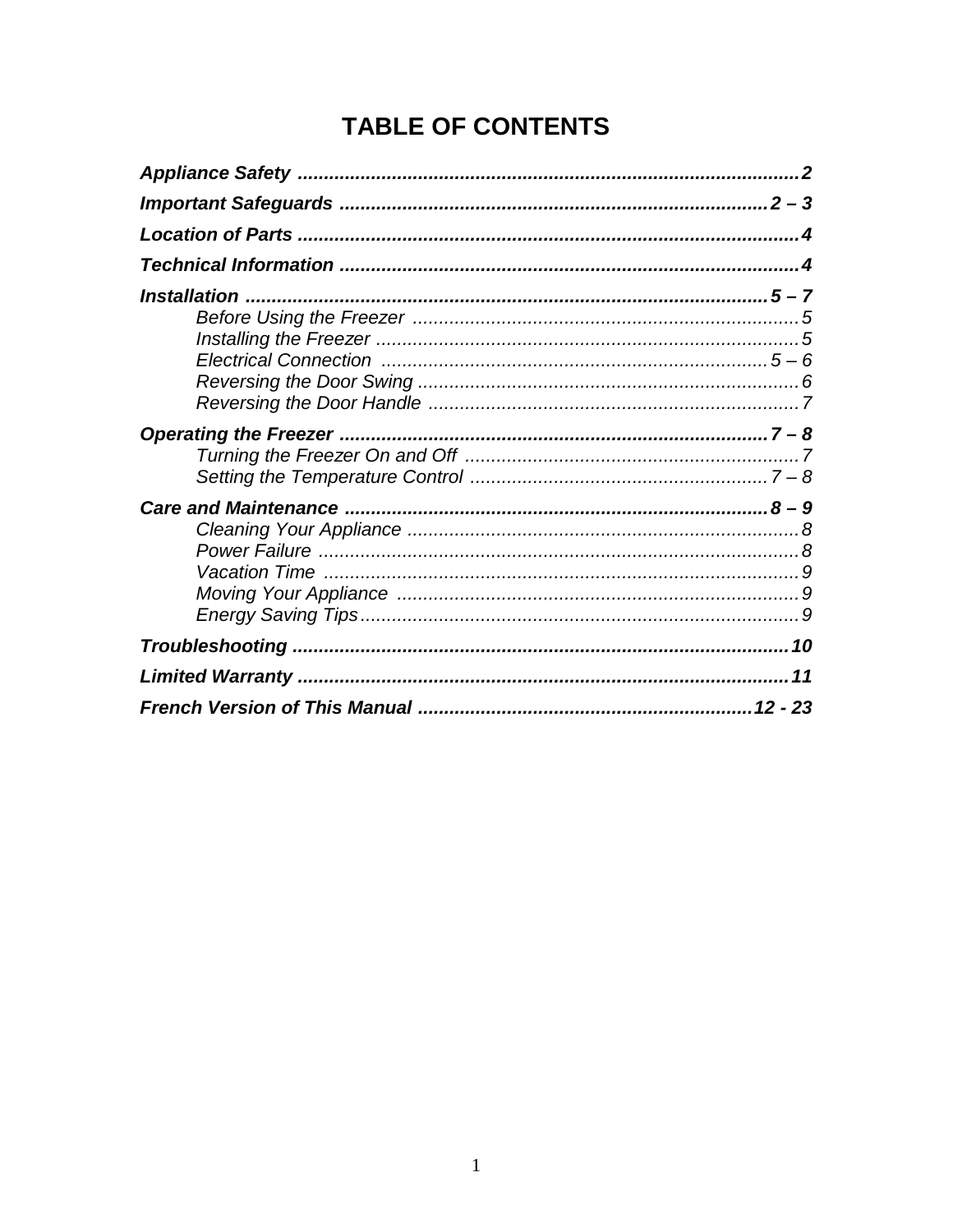## **APPLIANCE SAFETY**

### **Your safety and the safety of others are very important.**

We have provided many important safety messages in this manual and on your appliance. Always read and obey all safety messages.



This is the Safety Alert Symbol. The symbol alerts you to potential hazards that can kill or injure you and others. All safety messages will follow the Safety Alert Symbol and either the words DANGER or WARNING.



WARNING

DANGER means that failure to heed this safety statement may result in severe personal injury or death.

WARNING means that failure to heed this safety statement may result in extensive product damage, serious personal injury, or death.

All safety messages will alert you about the potential hazard, tell you how to reduce the chance of injury, and let you know what can happen if the instructions are not followed.

# **IMPORTANT SAFEGUARDS**



Before the appliance is used, it must be properly positioned and installed as described in this manual, so read the manual carefully. To reduce the risk of fire, electrical shock or injury when using the appliance, follow basic precautions, including the following:



- Plug into a grounded 3-prong outlet, do not remove grounding prong, do not use an adapter, and do not use an extension cord.
- Replace all panels before operating.
- It is recommended that a separate circuit serving only your appliance be provided. Use receptacles that cannot be turned off by a switch or pull chain.
- Never clean appliance parts with flammable fluids. These fumes can create a fire hazard or explosion. And do not store or use gasoline or other flammable vapors and liquids in the vicinity of this or any other appliance. The fumes can create a fire hazard or explosion.
- Before proceeding with cleaning and maintenance operations, make sure the power line of the unit is disconnected.
- Do not connect or disconnect the electric plug when your hands are wet.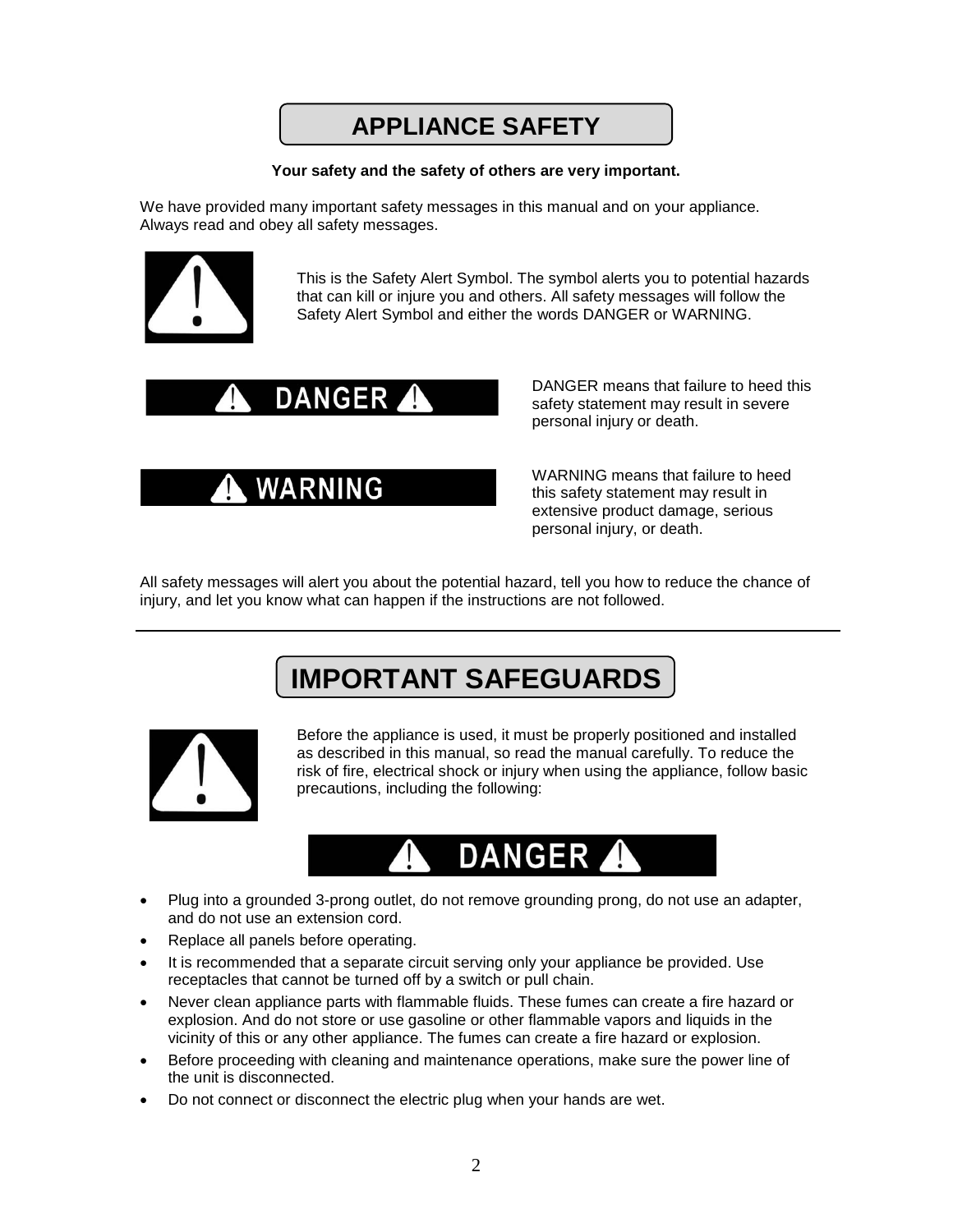- Unplug the appliance or disconnect power before cleaning or servicing. Failure to do so can result in electrical shock or death.
- Do not attempt to repair or replace any part of your appliance unless it is specifically recommended in this manual. All other servicing should be referred to a qualified technician.

# **WARNING**

FOLLOW WARNING CALLOUTS BELOW ONLY WHEN APPLICABLE TO YOUR MODEL

- Use two or more people to move and install the appliance. Failure to do so can result in back or other injury.
- To ensure proper ventilation for your appliance, the front of the unit must be completely unobstructed. Choose a well-ventilated area with temperatures above 60°F (16°C) and below 90°F (32°C). This unit must be installed in an area protected from the elements, such as wind, rain, water spray or drips.
- The appliance should not be located next to ovens, grills or other sources of high heat.
- The appliance must be installed with all electrical, water and drain connections in accordance with state and local codes. A standard electrical supply (115 V AC only, 60 Hz), properly grounded in accordance with the National Electrical Code and local codes and ordinances, is required.
- Do not kink or pinch the power supply cord of the appliance.
- The size of the fuse (or circuit breaker) should be 15 amperes.
- It is important that the appliance be level in order to work properly. You may need to make several adjustments to level it.
- All installations must be in accordance with local plumbing code requirements.
- Make certain that the pipes are not pinched, kinked or damaged during installation.
- Check for leaks after connection.
- To avoid deformation, never place hot or heavy items on top of the freezer.
- Never allow children to operate, play with or crawl inside the appliance.
- Do not use solvent-based cleaning agents or abrasives on the interior. These cleaners may damage or discolor the interior.
- Use this appliance only for its intended purpose as described in this *Instruction Manual*.
- Keep fingers out of the "pinch point" areas. Clearances between the door and cabinet are necessarily small. Be careful closing door when children are in the area.

## **DANGER** *Risk of child entrapment!*

Child entrapment and suffocation are not problems of the past. Junked or abandoned appliances are still dangerous, even if they will "just sit for a few days".

*Before discarding your old refrigerator:*

- *Take off the doors.*
- *Leave the shelves in place so that children may not easily climb inside.*

# *- SAVE THESE INSTRUCTIONS -*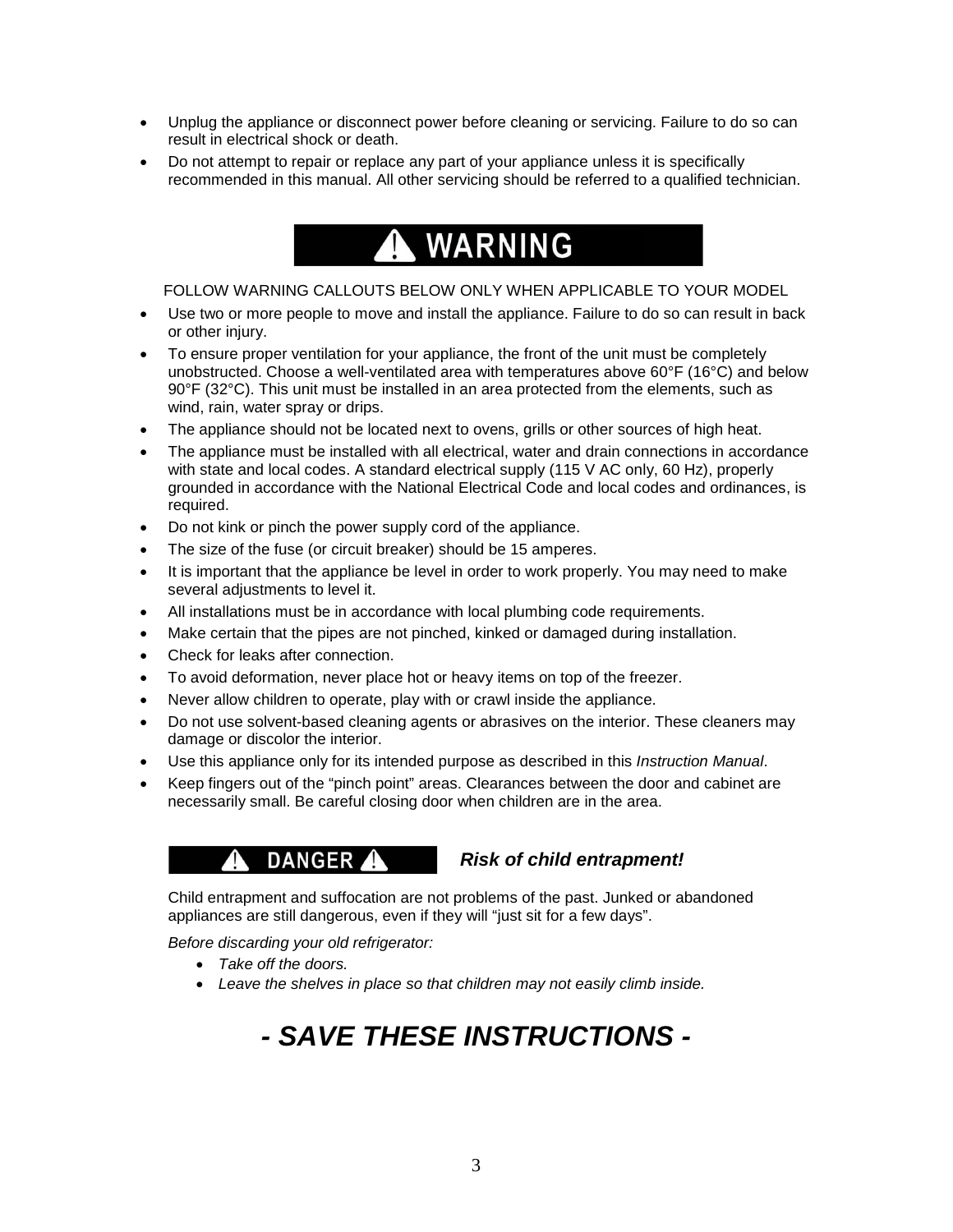# **LOCATION OF PARTS**



# **TECHNICAL INFORMATION**

| ACCUCOLD Model Numbers: ACF48W series (white)           |                                                                                 |
|---------------------------------------------------------|---------------------------------------------------------------------------------|
|                                                         | ACF49B series (black)                                                           |
| SUMMIT COMMERCIAL Model Numbers: SCUF48W series (white) |                                                                                 |
|                                                         | SCUF49B series (black)                                                          |
|                                                         | Description: Commercial freezer                                                 |
| Electrical Rating: 120V AC 60Hz                         |                                                                                 |
| Power Input:                                            | 1.5 amps                                                                        |
| Capacity: $3.1 \text{ ft}^3$                            |                                                                                 |
| Temperature Range:                                      | -5°F to +10°F (-20.6°C to -12.2°C)                                              |
| Refrigerant:                                            | R <sub>134</sub> a                                                              |
| Shelves:                                                | 2, white, coated steel                                                          |
|                                                         | Installation: Built-in or free-standing                                         |
|                                                         | Unit Dimensions: $23\frac{1}{4}$ "W x $23\frac{1}{4}$ "D x $33$ "H <sup>*</sup> |
|                                                         |                                                                                 |

NOTE: Models with "ADA" included in their suffix are 32" high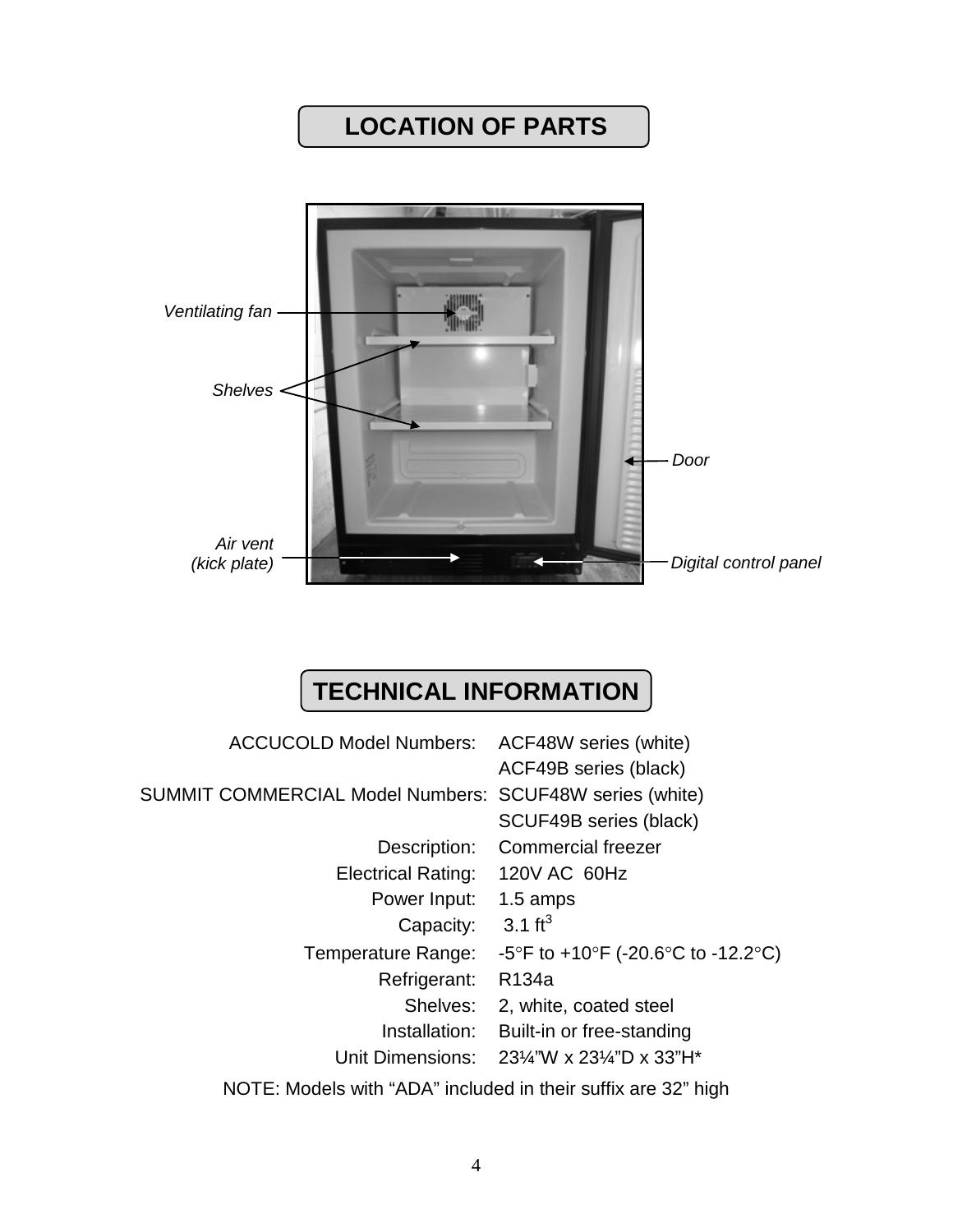# **INSTALLATION**

## **Before Using the Freezer**

- Remove the exterior and interior packing.
- Locate the appliance away from direct sunlight and sources of heat (stove, heater, radiator, etc.). Direct sunlight may affect the acrylic coating and heat sources may increase electrical consumption. Extremely cold ambient temperatures may also cause the freezer not to perform properly.
- Avoid locating the appliance in moist areas.
- Before connecting the freezer to the power source, let it stand upright for approximately 2 hours. This will reduce the possibility of a malfunction in the cooling system from handling during transportation.
- Clean the interior surface with lukewarm water using a soft cloth.

## **Installing the Freezer**

- The appliance is designed for built-in or recessed or free-standing installation for indoor use. If built-in, the unit can be installed under the counter in a 24-inch-wide opening.
- Place your appliance on a floor that is strong enough to support it when it is fully loaded. To level the unit, adjust the leveling legs.
- For free standing installation, 4 inches (102mm) of space at the top, back and sides of the unit are suggested, which allows the proper air circulation to cool the compressor and condenser. Even for built-in installation, you should provide the following clearances to ensure the best operation and proper ventilation: at least 3/16" on both sides, 2" at the rear and 1/16" at the top. Take care that the air vent at the front of the appliance is never covered or blocked in any way.
- NOTE: Do not install this appliance in a location where the temperature will fall below 44°F (7°C). For best performance, do not install the appliance behind a cabinet door or block the base grille.
- Plug the appliance into an exclusive, properly grounded wall outlet. Do not under any circumstances cut or remove the third (ground) prong from the power cord. Any questions concerning power and/or grounding should be directed toward a certified electrician or an authorized service center.
- After plugging the appliance into a wall outlet, allow the unit to cool down for 2 to 3 hours before placing items inside the cabinet.

## **Electrical Connection**

# A WARNING

Improper use of the grounded plug can result in the risk of electrical shock. If the power cord is damaged, have it replaced by an authorized service center.

• This appliance should be properly grounded for your safety. The power cord is equipped with a three-pin plug which mates with standard three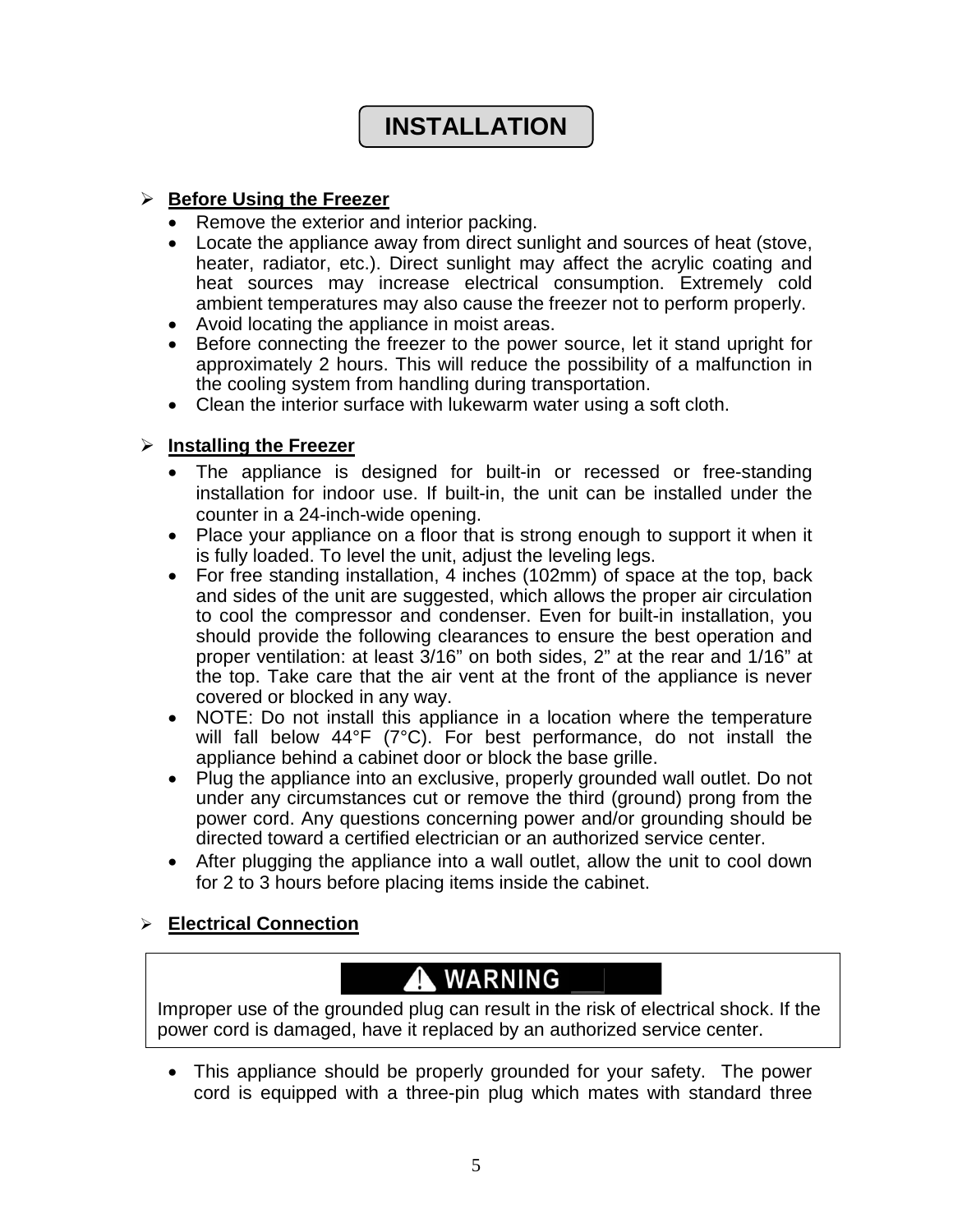prong wall outlets to minimize the possibility of electrical shock.

- Do not under any circumstances cut or remove the third ground prong from the power cord supplied.
- This freezer requires a standard 115Volts AC ~ 60Hz electrical outlet with three-prong grounded receptacle.
- To prevent accidental injury, the cord should be secured behind the appliance and not left exposed or dangling.
- Never unplug the freezer by pulling the power cord. Always grip the plug firmly and pull straight out from the receptacle.
- Do not use an extension cord with this appliance. If the power cord is too short, have a qualified electrician or service technician install an outlet near the appliance.

## **Reversing the Door Swing**

This freezer has the capability of the door opening from either the left or right side. The unit is delivered to you with the door opening from the left side. Should you desire to reverse the opening direction, follow the directions below. If you have a problem, call SUMMIT Customer Service at **1-800-932-4267**.

- 1. Take off the upper hinge cover from the door and remove the screws that hold the top hinge.
- 2. Lift the hinge straight up to free the hinge pin from the socket in the top of the door.
- 3. Lift the door up and away to free its bottom socket from the hinge pin.
- 4. Remove the screws to the bottom hinge.
- 5. Remove the decorative caps from the opposite side and plug the holes from the original side with the decorative caps.
- 6. Remove the two screws from the front of the kick plate.
- 7. Move the bottom hinge to the left side and tighten it with two screws. Use any lock washers or nuts if they were included in the original installation.
- 8. Replace door onto the hinge pin on the bottom hinge. Place top hinge pin into door. Insert screws into top hinge and tighten.
- 9. Reinstall the kick plate and tighten the two screws.

If you notice the door is not hanging straight, loosen the top hinge, adjust the door until it is level and tighten the screws.

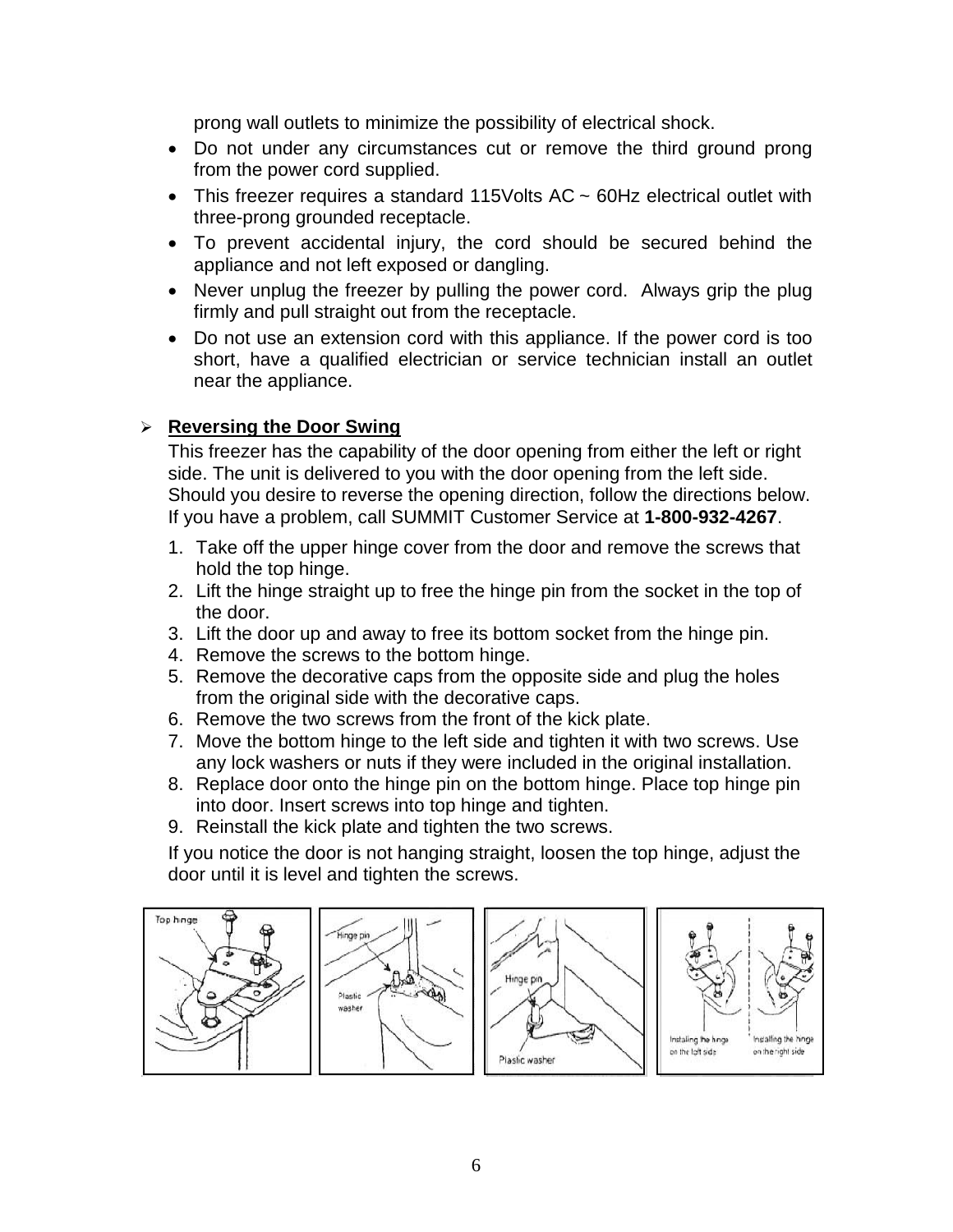## **Reversing the Door Handle**

Once the door opening has been reversed, it will be necessary to move the door handle to the opposite side. To do this, follow these instructions:

- 1. Use a Phillips head screwdriver to remove the two screws holding the handle to the left side of the door.
- 2. Remove the decorative caps from the opposite side of the door and plug the holes from the original side with the decorative caps.
- 3. Align the handle with the screws removed in step # 1. Tighten the screws until the handle is firmly secured against the side of the door.

## **OPERATING THE FREEZER**

## **Turning the Freezer On and Off**

The freezer turns on automatically when the power cord is plugged into a 120V AC, 60Hz electrical outlet. Similarly, it is turned off by disconnecting the power cord.

## **Setting the Temperature Control**

The internal temperature of this freezer is controlled by an EVK 201 digital thermostat located below the door, on the right side of the grille panel.

If you find it necessary to change the temperature setting for your digital thermostat-controlled appliance, please refer to the following instructions. The front panel of the thermostat is illustrated here:



During normal operation, the display shows the internal cabinet temperature, which is measured by a probe set onto the interior wall of the cabinet.

## **To see the** *SET POINT:*

The temperature at which the freezer is set to operate is called the *set point*. To see what this temperature is, push and immediately release the **set** key. The snowflake-shaped LED will flash and the display will show the *set point* value. Wait 15 seconds and the inside temperature will display again.

## **To change the** *SET POINT***:**

Push set and within 15 seconds, press the ▲ or ▼ key until the desired *set point* is shown on the display. The new setting will be memorized after 15 seconds provided no other keys are pushed, or you can press the **set** key immediately.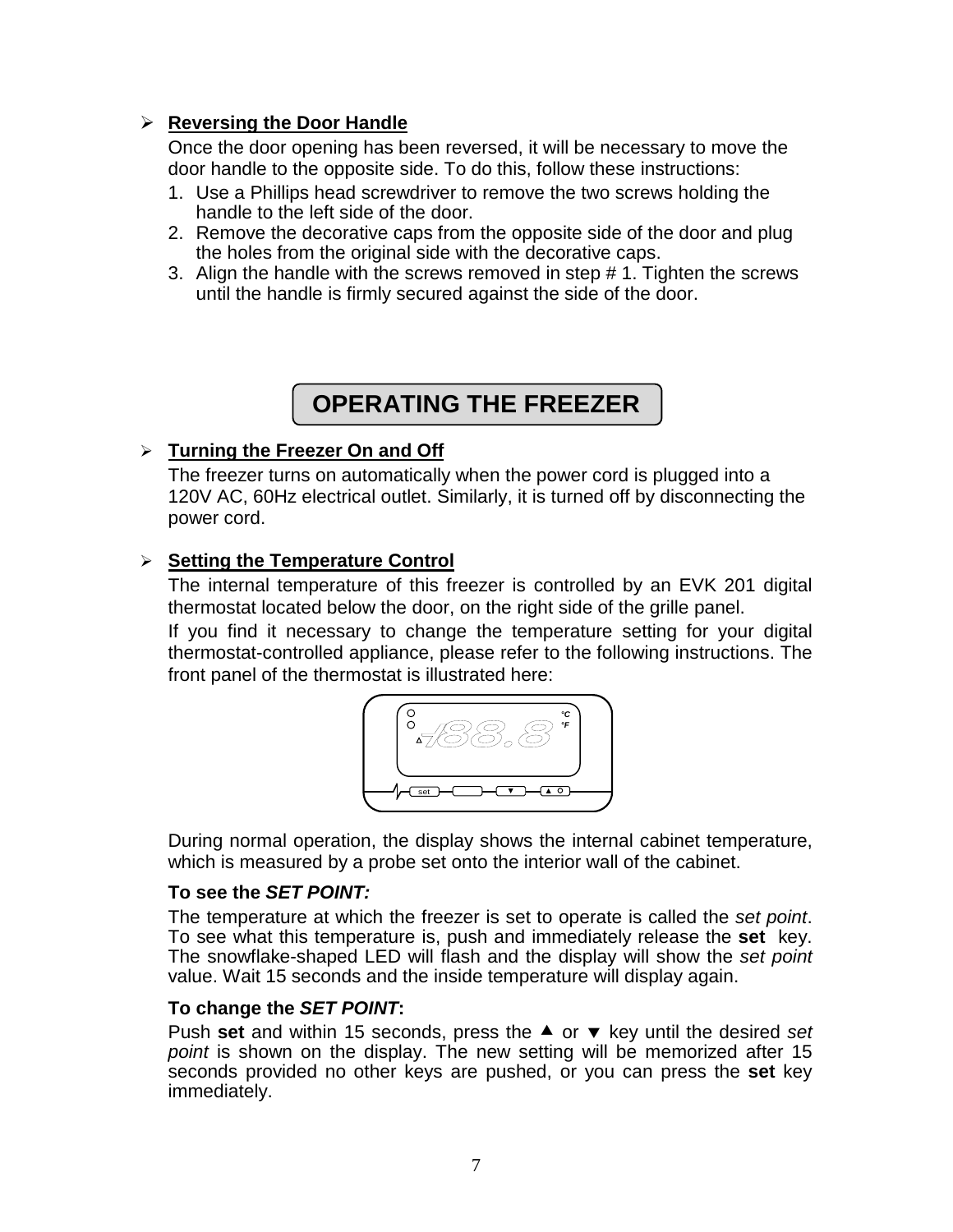## **Notes:**

- 1. The minimum and maximum limits of the temperature range of your thermostat are preset and locked by us. That range is  $-5^{\circ}F$  to  $10^{\circ}F$ . To reset this range, either call us or find information on our website under *Troubleshooting*.
- 2. If the freezer is unplugged, has lost power, or is turned off, you must wait 3 to 5 minutes before restarting the unit. If you attempt to restart before this time delay, the freezer will not start.

# **CARE AND MAINTENANCE**

## **Cleaning Your Appliance**

- Turn off the power by unplugging the appliance, and remove all items, including shelves.
- Wash the inside surfaces with a solution of warm water and baking soda (about 2 tablespoons of baking soda to a quart of water).
- Wash the shelves with a mild detergent solution.
- Wring excess water out of the sponge or cloth when cleaning the area where the controls are located, or any electrical parts.
- Wash the outside cabinet with warm water and mild liquid detergent. Rinse well and wipe dry with a clean soft cloth.
- If appropriate, use an approved stainless steel cleaner to clean the door and handle. Do not use steel wool or a steel brush on stainless steel.

## *CAUTION:*

Failure to unplug the appliance during cleaning could result in electrical *shock or other personal injury.*

## **Power Failure**

Most power failures are corrected within a few hours and should not affect the temperature of your appliance if you minimize the number of times the door is opened. If the power is going to be off for a longer period of time, you need to take the proper steps to protect the contents.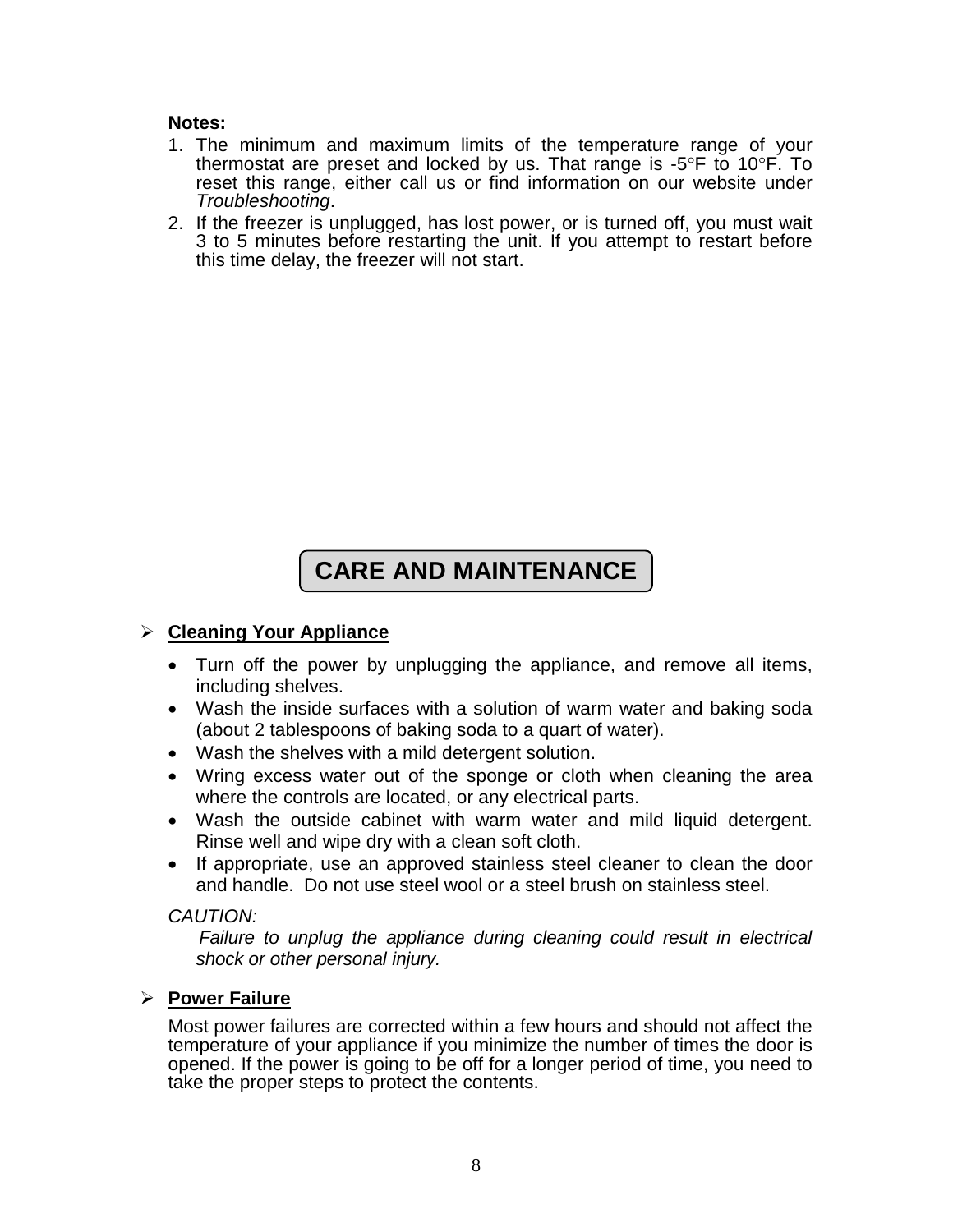## **Vacation Time**

- **Short vacations:** Leave the appliance operating during vacations of less than three weeks.
- **Long vacations:** If the appliance will not be used for several months, remove all items and turn off the appliance. Clean and dry the interior thoroughly. To prevent odor and mold growth, leave the door open slightly, blocking it open if necessary.

## **Moving Your Appliance**

- 1. Remove all items.
- 2. Securely tape down all loose items (shelves) inside your appliance.
- 3. Turn the adjustable legs up to the base to avoid damage.
- 4. Tape the door shut.
- 5. Be sure the appliance stays secure in the upright position during transportation. Also, protect the outside of the appliance with a blanket or similar item.

## **Energy Saving Tips**

- The appliance should be located in the coolest area of the room or outdoor location, away from heat producing appliances and out of direct sunlight.
- Ensure that the unit is adequately ventilated. Never cover air vents.
- Do not keep the door open any longer than necessary.
- Let hot items cool to room temperature before placing in the unit. Overloading the unit forces the compressor to run longer.
- Be sure to wrap items to be stored properly, and wipe containers dry before placing them in the unit. This cuts down on frost build-up inside the unit.
- Unit shelves and storage bins should not be lined with aluminum foil, wax paper, or paper toweling. Liners interfere with cold air circulation, making the unit less efficient.
- Organize and label stored items to reduce door openings and extended searches. Remove as many items as needed at one time, and close the door as soon as possible.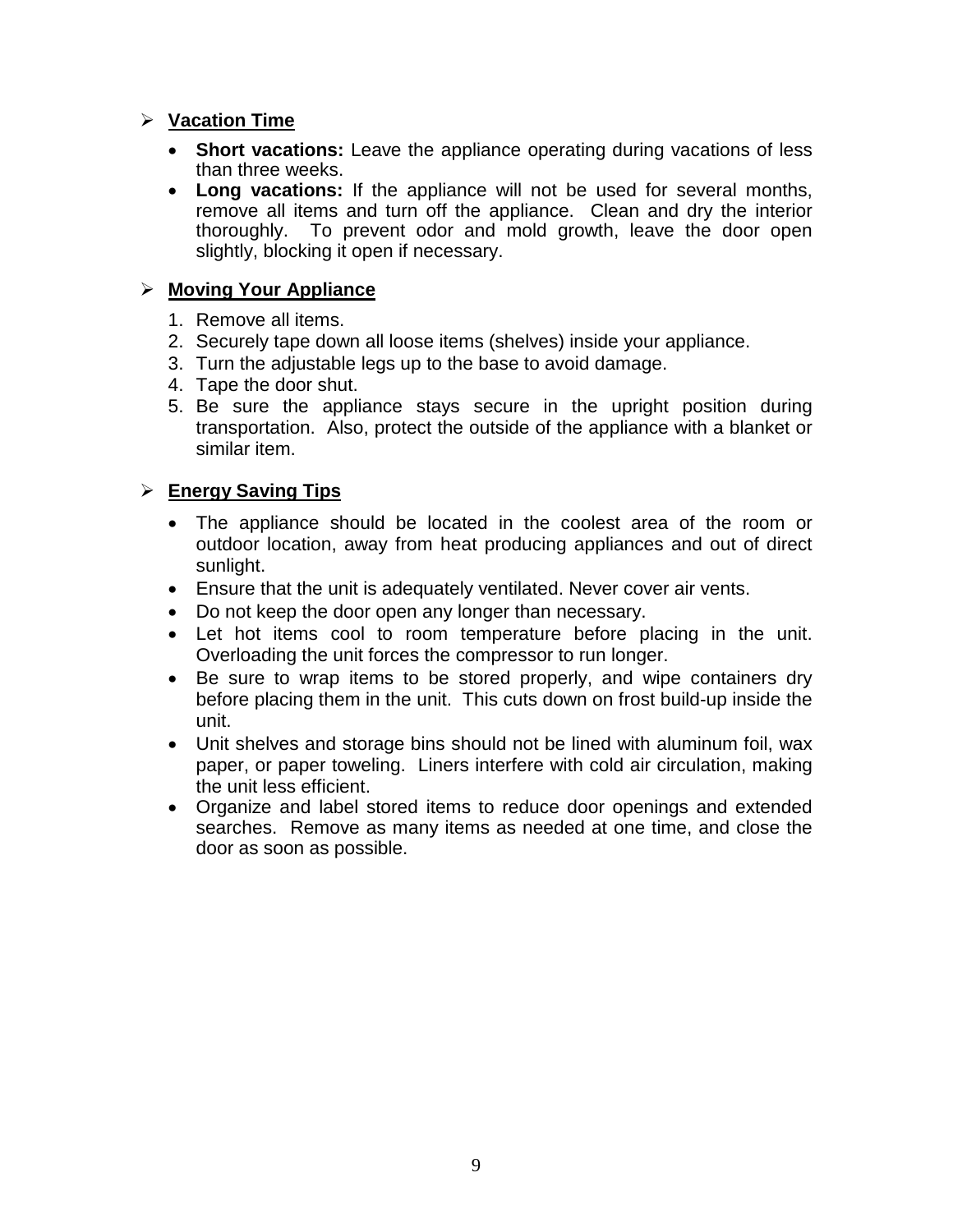# **TROUBLESHOOTING**

You can solve many common problems easily, saving you the cost of a possible service call. Try the suggestions below to see if you can solve the problem before calling a service technician.

### **PROBLEM POSSIBLE CAUSE** The unit does not operate. Tripped circuit breaker or blown fuse. The unit is not cold enough. Check the temperature set point. External environment may require a lower setting. The door is opened too often. The door is not closed completely. The door gasket does not seal properly. Compressor turns on and off frequently. The ambient temperature is warmer than normal. A large amount of contents has been added. The door is opened too often. The door is not closed completely. The temperature control is not set correctly. The door gasket does not seal properly. Vibrations Check to assure that the appliance is level. The unit seems to make too much noise. A rattling noise may come from the flow of the refrigerant, which is normal. As each cycle ends, you may hear gurgling sounds caused by the flow of refrigerant in your unit. Contraction and expansion of the inside walls may cause popping and crackling noises. The appliance is not level. The door will not close properly. The appliance is not level. The door was reversed and not properly reinstalled. The gasket is dirty. The shelves are out of position.

## **Troubleshooting Guide**

If you've checked the table above and find that you still need help with your appliance, call our Customer Service facility at **800-932-4267** between 9:00AM and 5:00PM ET. We will do our best to answer your questions.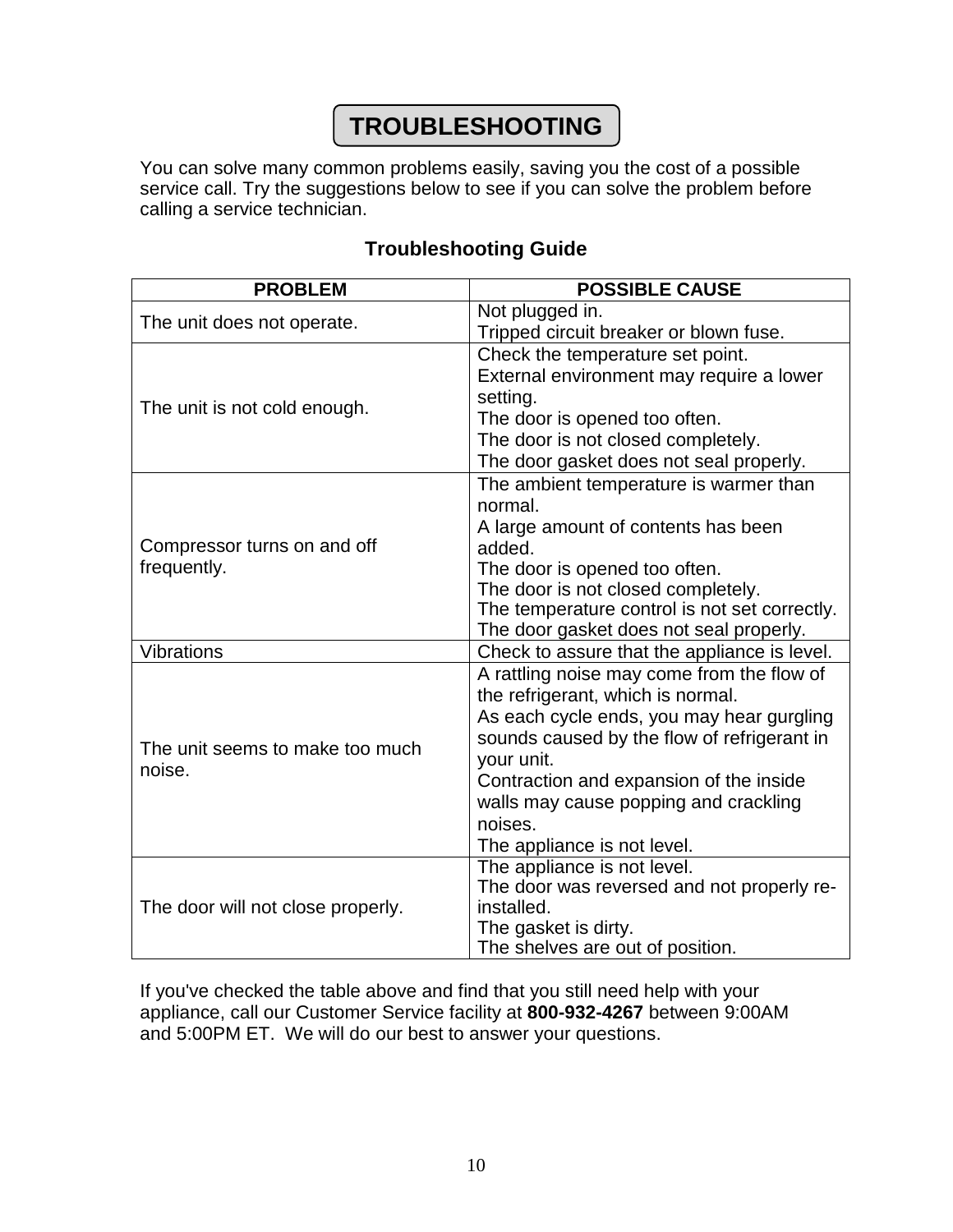# **LIMITED WARRANTY**

## **ONE-YEAR LIMITED WARRANTY**

Within the 48 contiguous United States, for one year from the date of purchase, when this appliance is operated and maintained according to instructions attached to or furnished with the product, warrantor will pay for factory-specified parts and repair labor to correct defects in materials or workmanship. Service must be provided by a designated service company. Outside the 48 states, all parts are warranted for one year from manufacturing defects. Plastic parts, shelves and cabinets are warranted to be manufactured to commercially acceptable standards, and are not covered from damage during handling or breakage.

## **5-YEAR COMPRESSOR WARRANTY**

- 1. The compressor is covered for 5 years.
- 2. Replacement does not include labor.

## *ITEMS WARRANTOR WILL NOT PAY FOR:*

- 1. Service calls to correct the installation of your appliance, to instruct you how to use your appliance, to replace or repair fuses or to correct wiring or plumbing.
- 2. Service calls to repair or replace appliance light bulbs or broken shelves. Consumable parts (such as filters) are excluded from warranty coverage.
- 3. Damage resulting from accident, alteration, misuse, abuse, fire, flood, acts of God, improper installation, installation not in accordance with electrical or plumbing codes, or use of products not approved by warrantor.
- 4. Replacement parts or repair labor costs for units operated outside the United States.
- 5. Repairs to parts or systems resulting from unauthorized modifications made to the appliance.
- 6. Expenses for travel and transportation for product service in remote locations.
- 7. The removal and reinstallation of your appliance if it is installed in an inaccessible location or is not installed in accordance with published installation instructions.

## **DISCLAIMER OF IMPLIED WARRANTIES; LIMITATION OF REMEDIES**

CUSTOMER'S SOLE AND EXCLUSIVE REMEDY UNDER THIS LIMITED WARRANTY SHALL BE PRODUCT REPAIR AS PROVIDED HEREIN. IMPLIED WARRANTIES, INCLUDING WARRANTIES OF MERCHANTABILITY OR FITNESS FOR A PARTICULAR PURPOSE, ARE LIMITED TO ONE YEAR. WARRANTOR SHALL NOT BE LIABLE FOR INCIDENTAL OR CONSEQUENTIAL DAMAGES. SOME STATES DO NOT ALLOW THE EXCLUSION OR LIMITATION OF INCIDENTAL OR CONSEQUENTIAL DAMAGES, OR LIMITATIONS ON THE DURATION OF IMPLIED WARRANTIES OF MERCHANTABILITY OR FITNESS, SO THESE EXCLUSIONS OR LIMITATIONS MAY NOT APPLY TO YOU. THIS WARRANTY GIVES YOU SPECIFIC LEGAL RIGHTS AND YOU MAY ALSO HAVE OTHER RIGHTS, WHICH VARY FROM STATE TO STATE.

**FELIX STORCH, INC. 770 Garrison Avenue Bronx, NY 10474 Phone: (718) 893-3900 Fax: (844) 478-8799 www.summitappliance.com**



For parts and accessory ordering, troubleshooting and helpful hints, visit: **www.summitapplianceparts.com**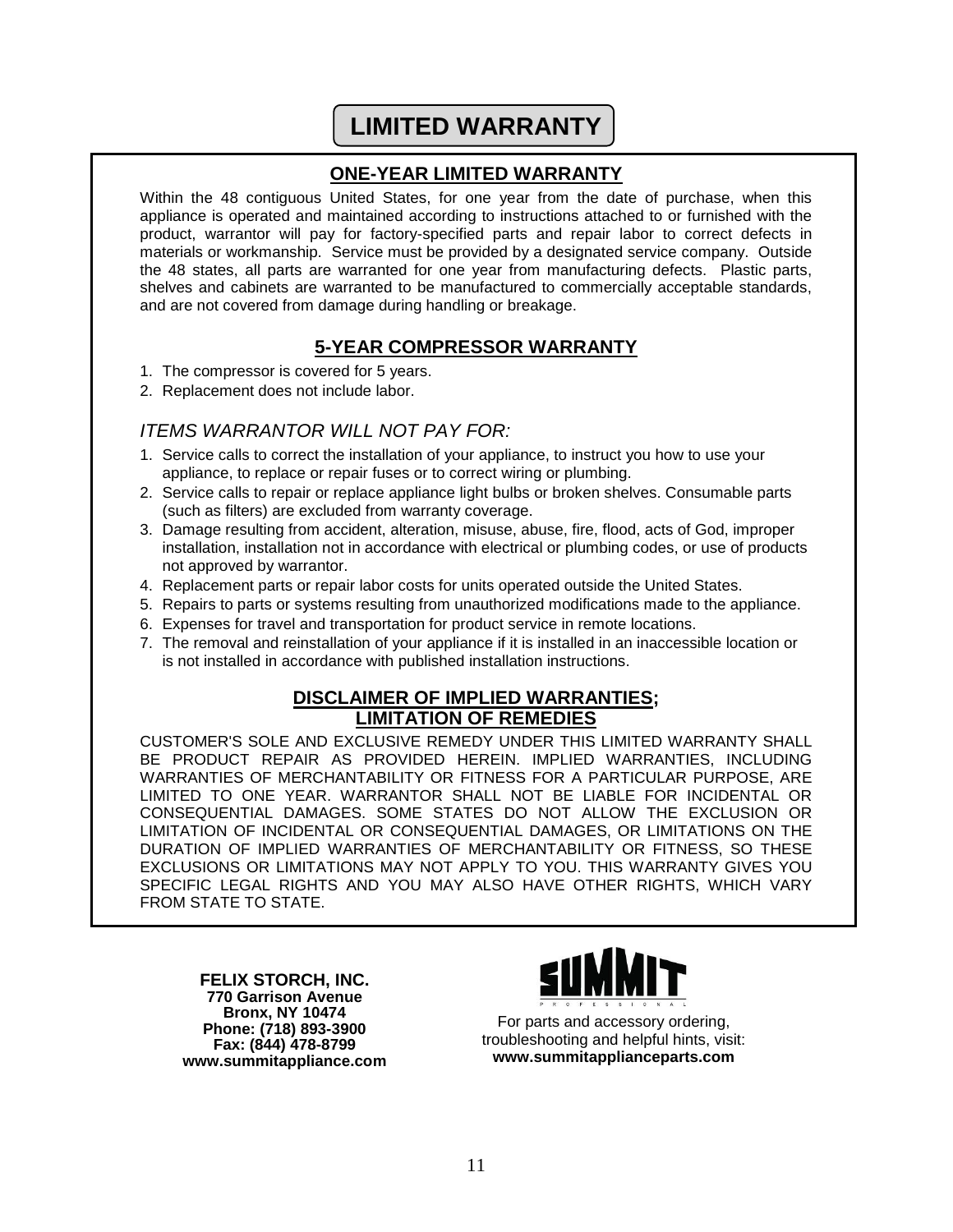# TABLE DES MATIÈRES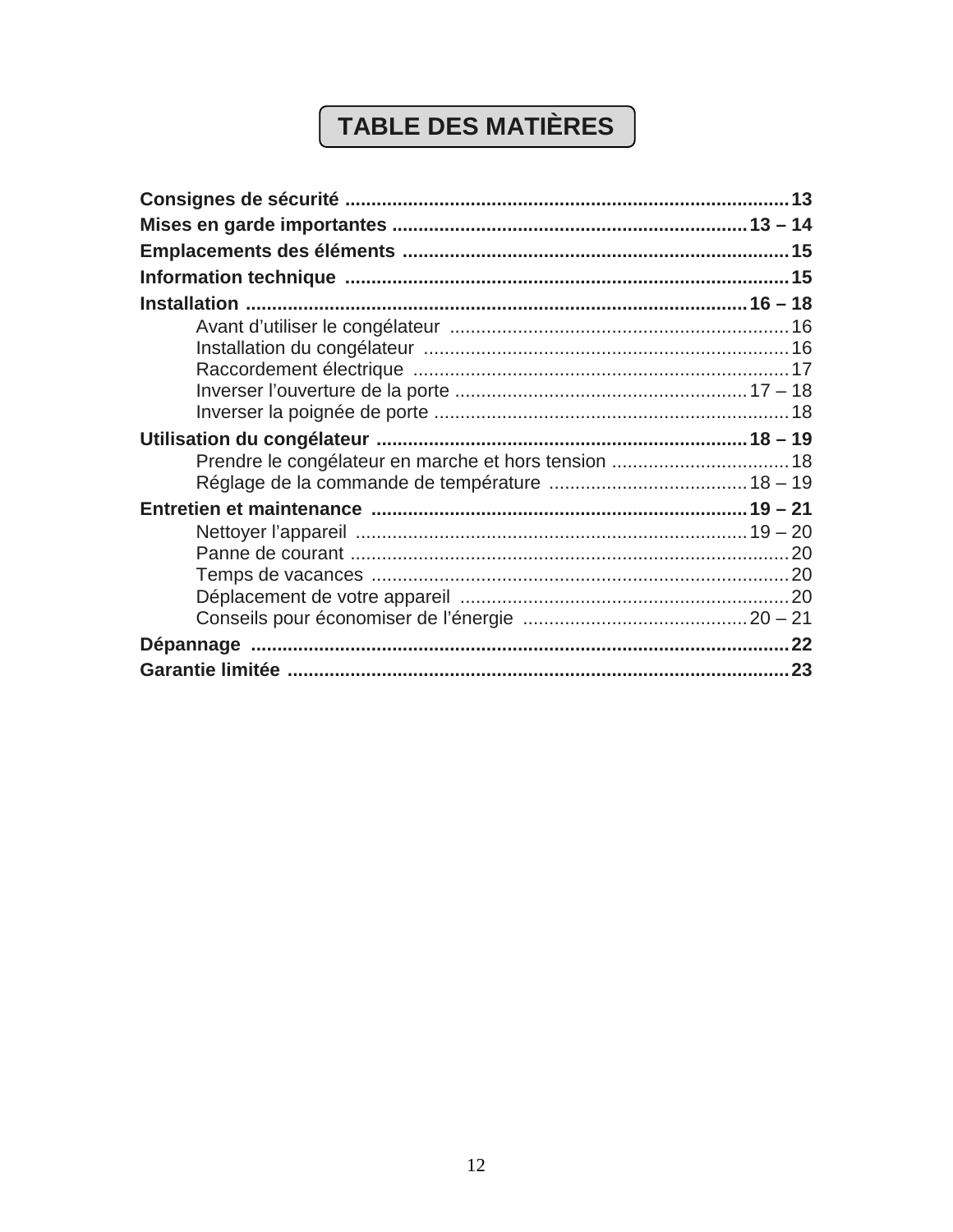# **CONSIGNES DE SÉCURITÉ**

### **Votre sécurité et celle des autres est très importante.**



Nous avons fourni de nombreux messages de sécurité importants sur votre appareil dans ce manuel. Toujours lire et respecter les consignes de sécurité.



DANGER est le symbole d'alerte de sécurité. Ce symbole vous signale les dangers potentiels qui pourraient tuer or blesser vous et les autres. Tous les messages de sécurité suivront le symbole d'alerte de sécurité, soit après le mot "DANGER" ou "AVERTISSEMENT".

**AVERTISSEMENT**

Le symbole AVERTISSEMENT signifie que le non-respect de ce message de sécurité peut entraîner des dommages importants au produit, des blessures graves ou la mort.

Tous les messages de sécurité vous alertent au danger potentiel et vous expliquent comment réduire le risque de blessure et les conséquences qui peuvent se produire si les instructions ne sont pas suivies.

# **MISES EN GARDE IMPORTANTES**



Avant d'utiliser l'appareil, il doit être positionné correctement et installé comme décrit dans ce manuel. Lisez le manuel attentivement. Pour réduire le risque d'incendie, de choc électrique ou de blessure lors de l'utilisation de l'appareil, suivrez les précautions de base, y compris ce qui suit:



- Branchez sur une prise à 3 broches de sortie, ne retirez pas la broche de terre, ne pas utiliser un adaptateur, et ne pas utiliser une rallonge.
- Replacez tous les panneaux avant de faire fonctionnement l'appareil.
- Il est recommandé d'utiliser un circuit distinct afin d'alimenter votre appareil uniquement. Utilisez des récipients qui ne peuvent pas être désactivés par un interrupteur ou une chaîne de traction.
- Ne jamais nettoyer des pièces d'appareils avec des liquides inflammables. Les émanations peuvent provoquer un incendie ou une explosion. Ne pas stocker ni utiliser d'essence ou autres vapeurs et liquides inflammables à proximité de cet appareil ou de tout autre. Les vapeurs peuvent créer un risque d'incendie ou d'explosion.
- Avant de procéder à des opérations de nettoyage et d'entretien, assurez-vous que la ligne d'alimentation de l'appareil soit débranchée.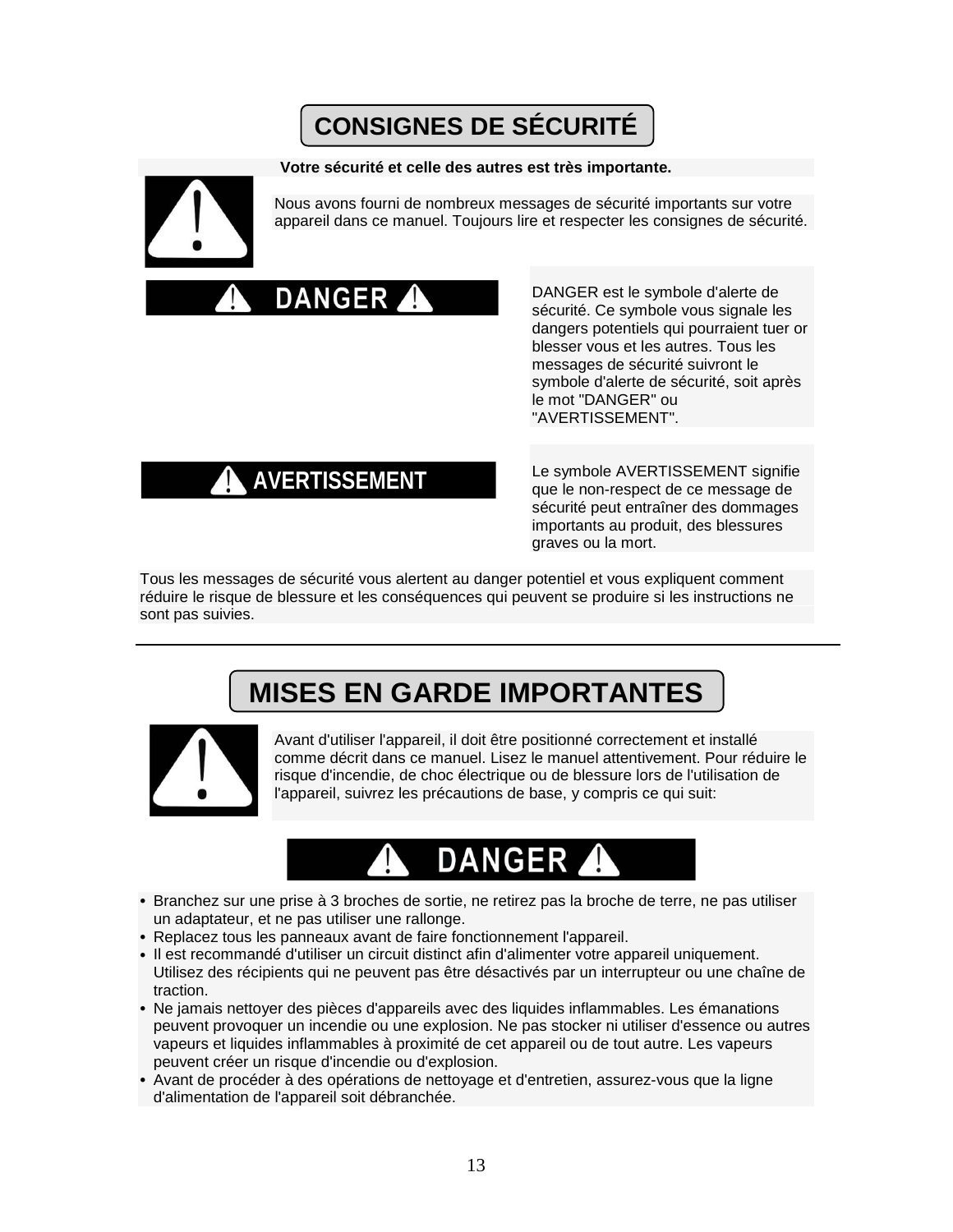- Ne pas brancher ou débrancher la prise électrique lorsque vos mains sont mouillées.
- Débranchez l'appareil ou couper le courant avant de le nettoyer ou de le réparer. Le nonrespect de cette consigne peut entraîner un choc électrique ou la mort.
- Ne tentez pas de réparer ou de remplacer une partie quelconque de votre appareil à moins qu'il ne soit spécifiquement recommandé de le faire dans ce manuel. Toute autre réparation doit être confiée à un technicien qualifié.



### *Suivez la légende des consignes d' AVERTISSEMENT ci-dessous lorsque applicables à votre modèle*.

- Il est important qu'au moins deux personnes déplacent et installent l'appareil. Le non-respect de cette consigne peut entraîner des blessures au dos ou autres lésions.
- Pour assurer une bonne ventilation de votre appareil, le devant de l'unité doit être complètement dégagé. Choisissez un endroit bien aéré, avec des températures supérieures à 60°F (16°C) et au-dessous de 90°F (32°C). Cet appareil doit être installé dans une zone protégée contre les éléments, comme le vent, la pluie, les éclaboussures et les gouttes d'eau.
- L'appareil ne doit pas être situé à proximité de fours, grilles chauffantes ou d'autres sources de chaleur élevée.
- L'appareil doit être installé avec toutes les connexions électriques, d'eau et de vidange conformément aux codes nationaux et locaux. Une alimentation électrique standard (115 V CA seulement, 60 Hz), correctement mise à terre en conformité avec le National Electrical Code et les codes et ordonnances locaux, est requise.
- Ne placez pas des substances chimiques (solvants, réactifs) ou de la nourriture dans le réfrigérateur. Cet équipement est prévu pour le stockage et l'affichage des vaccins, des médicaments et d'autres spécimens qui doivent être réfrigérés à des températures précises.
- Ne pas plier ou pincer le cordon d'alimentation de l'appareil.
- L'intensité du fusible (ou disjoncteur) doit être de 15 ampères.
- Il est important que l'appareil soit mis à niveau afin de fonctionner correctement. Vous devrez peut-être faire plusieurs ajustements pour y arriver.
- Toutes les installations doivent être conformes aux exigences du code de plomberie local.
- Assurez-vous que les tuyaux ne soient pas pincés, noués ou endommagés lors de l'installation. • Vérifier les fuites après la connexion.
- Ne jamais laisser les enfants utiliser, jouer ou ramper à l'intérieur de l'appareil.
- Ne pas utiliser de produits nettoyants à base de solvants ou de produits abrasifs à l'intérieur. Ces produits peuvent endommager ou décolorer l'intérieur.
- Utilisez cet appareil uniquement pour son usage, tel que décrit dans ce *Manuel d'emploi*.
- Gardez les doigts hors des zones de "pinçage". Le dégagement entre la porte et le placard est toujours étroit. Surveillez la fermeture des portes soigneusement lorsque les enfants se trouvent dans les alentours.

### *DANGER! Risque d'emprisonnement pour les enfants!*

Des enfants pris au piège et suffoqués n'est pas un scénario du passé. Les appareils jetés ou abandonnés sont encore dangereux, même si ils sont "simplement entreposés dans le garage pendant quelques jours".

*Avant de jeter votre vieux réfrigérateur:*

 *• Enlever les portes*

 *• Laissez les étagères en place afin que les enfants ne peuvent pas y pénétrer facilement.*

## *- CONSERVER CES INSTRUCTIONS -*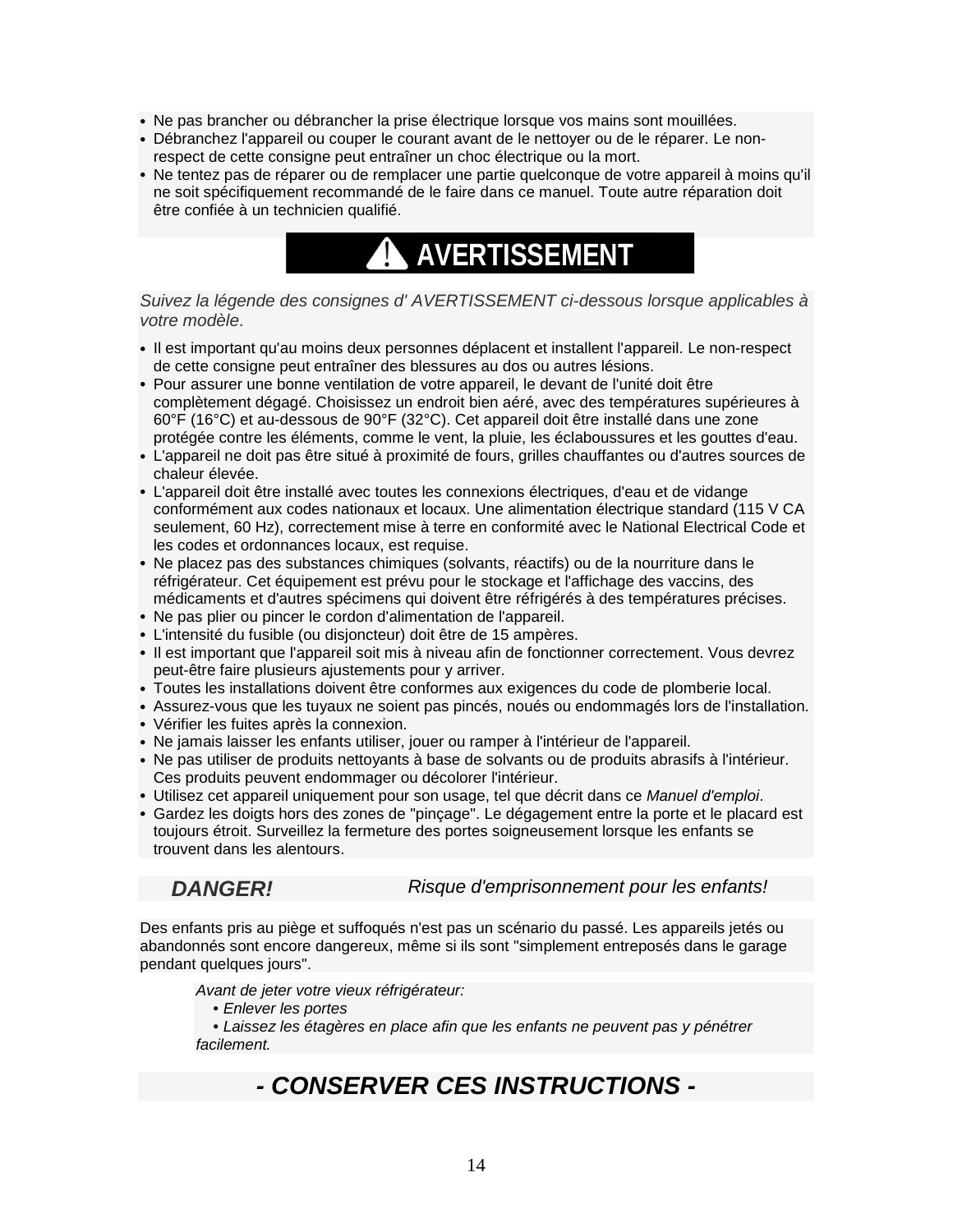# **EMPLACEMENT DES ÉLÉMENTS**



# **INFORMATION TECHNIQUE**

| Modèles ACCUCOLD:                                                       | ACF48W série (blanc)             |  |
|-------------------------------------------------------------------------|----------------------------------|--|
|                                                                         | ACF49B série (noir)              |  |
| Modèles SUMMIT COMMERCIAL:                                              | SCUF48W série (blanc)            |  |
|                                                                         | SCUF49B série (noir)             |  |
| Description:                                                            | Congélateur commercial           |  |
| Caractéristiques électriques:                                           | 120V AC 60Hz                     |  |
| Alimentation:                                                           | 1,5 ampère                       |  |
| Capacité:                                                               | 3,1 $pi^3$ (88,8 litres)         |  |
| Température de fonctionnement:                                          | -5°F à +10°F (-20,6°C à -12,2°C) |  |
| Réfrigérant:                                                            | R134a                            |  |
| Etagères:                                                               | 2, acier enduit blanc            |  |
| Installation:                                                           | Encastré ou non-encastré         |  |
| Dimensions de l'unité:                                                  | 23¼"La x 23¼"Pr x 33"Ha          |  |
| NOTE: Les modèles avec «ADA» inclus dans leur suffixe sont 32" de haut. |                                  |  |
|                                                                         |                                  |  |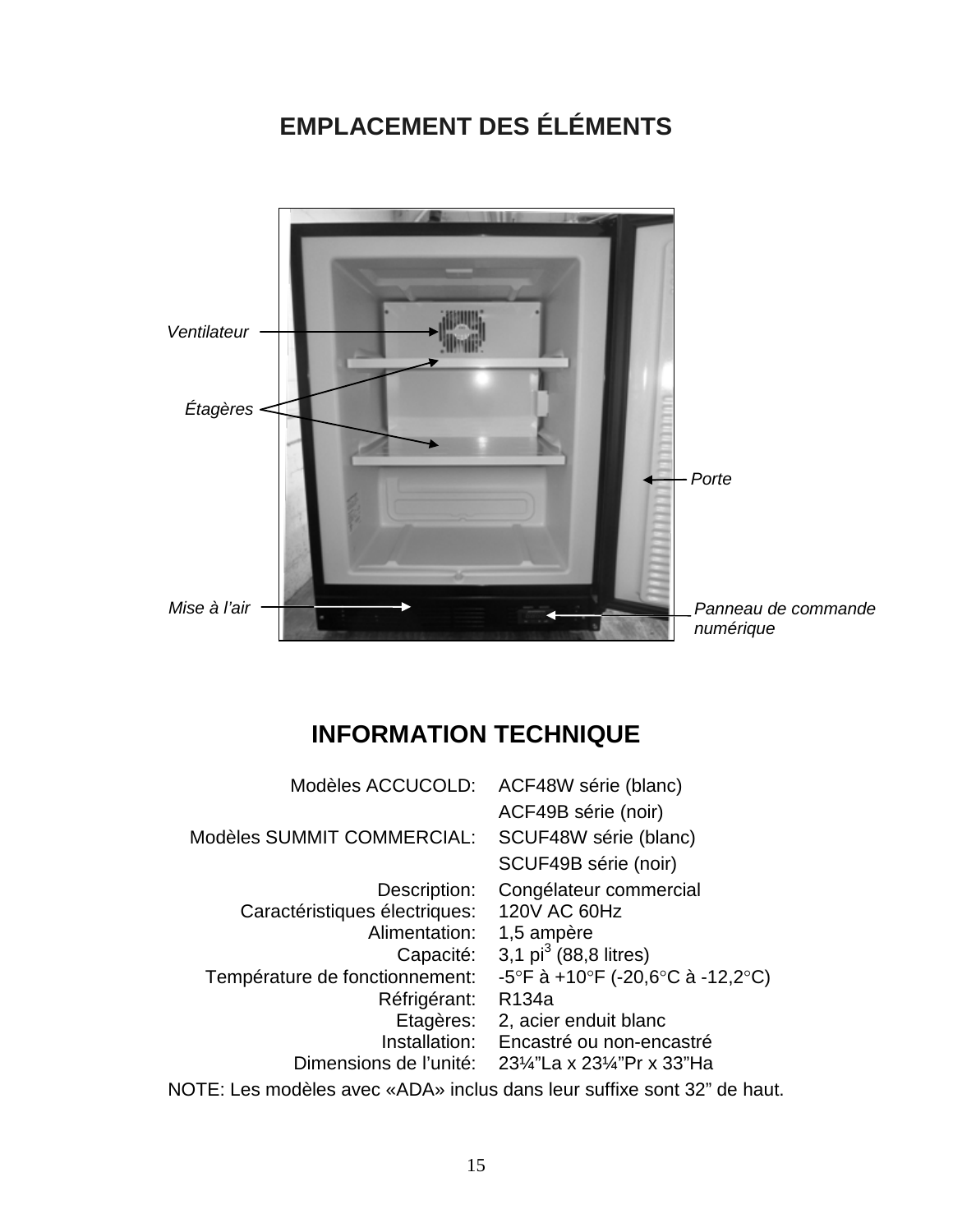# **INSTALLATION**

## **Avant d'utiliser le congélateur**

- Retirez l'emballage extérieur et intérieur.
- Placez l'appareil à l'abri du soleil et des sources de chaleur (poêle, radiateur, etc.) Lumière directe du soleil peut affecter le revêtement acrylique et des sources de chaleur peut augmenter la consommation électrique.
- Températures ambiantes extrêmement froides peuvent aussi causer le congélateur de ne pas effectuer correctement.
- Évitez de placer l'appareil dans des endroits humides.
- Avant de brancher le congélateur à la source d'alimentation, le laisser en position verticale pendant environ 2 heures. Cela permettra de réduire la possibilité d'un dysfonctionnement dans le système de refroidissement de la manipulation pendant le transport.
- Nettoyer la surface intérieure avec de l'eau tiède avec un chiffon doux.

## **Installation du congélateur**

- L'appareil est conçu pour être intégré ou encastré ou installé de façon autonome pour une utilisation intérieure. Si intégré, l'appareil peut être installé sous le comptoir dans une ouverture de 24 pouces de large.
- Placez votre appareil sur un sol qui est assez solide pour le supporter quand il est complètement chargé. Pour mettre à niveau l'appareil, régler les pieds de nivellement.
- Pour la pose libre, 4 " (102 mm) d'espace en haut, à l'arrière et aux côtés de l'unité sont proposés, ce qui permet la circulation de l'air pour refroidir le compresseur et le condenseur. Même pour une installation encastrée, vous devez fournir les dégagements suivants pour assurer le meilleur fonctionnement et une bonne ventilation: au moins 3/16 " sur les deux côtés, 2 " à l'arrière et 1/16 " au sommet. Veillez à ce que la prise d'air à l'avant de l'appareil n'est jamais couverte ou bloqué en aucune façon.
- Remarque: Ne pas installer cet appareil dans un endroit où la température baissera au-dessous de 44°F (7°C). Pour des performances optimales, n'installez pas l'appareil derrière une porte d'armoire ni bloquez la grille de la base.
- Branchez l'appareil sur une prise de terre murale exclusive. Ne pas en aucun cas couper ou enlever la troisième broche (terre) du cordon d'alimentation. Toutes les questions concernant le pouvoir et / ou de mise à la terre doivent être adressées à un électricien certifié ou un centre de service agréé.
- Après avoir branché l'appareil sur une prise murale, le laisser refroidir pendant 2 à 3 heures avant de placer des objets à l'intérieur de l'armoire.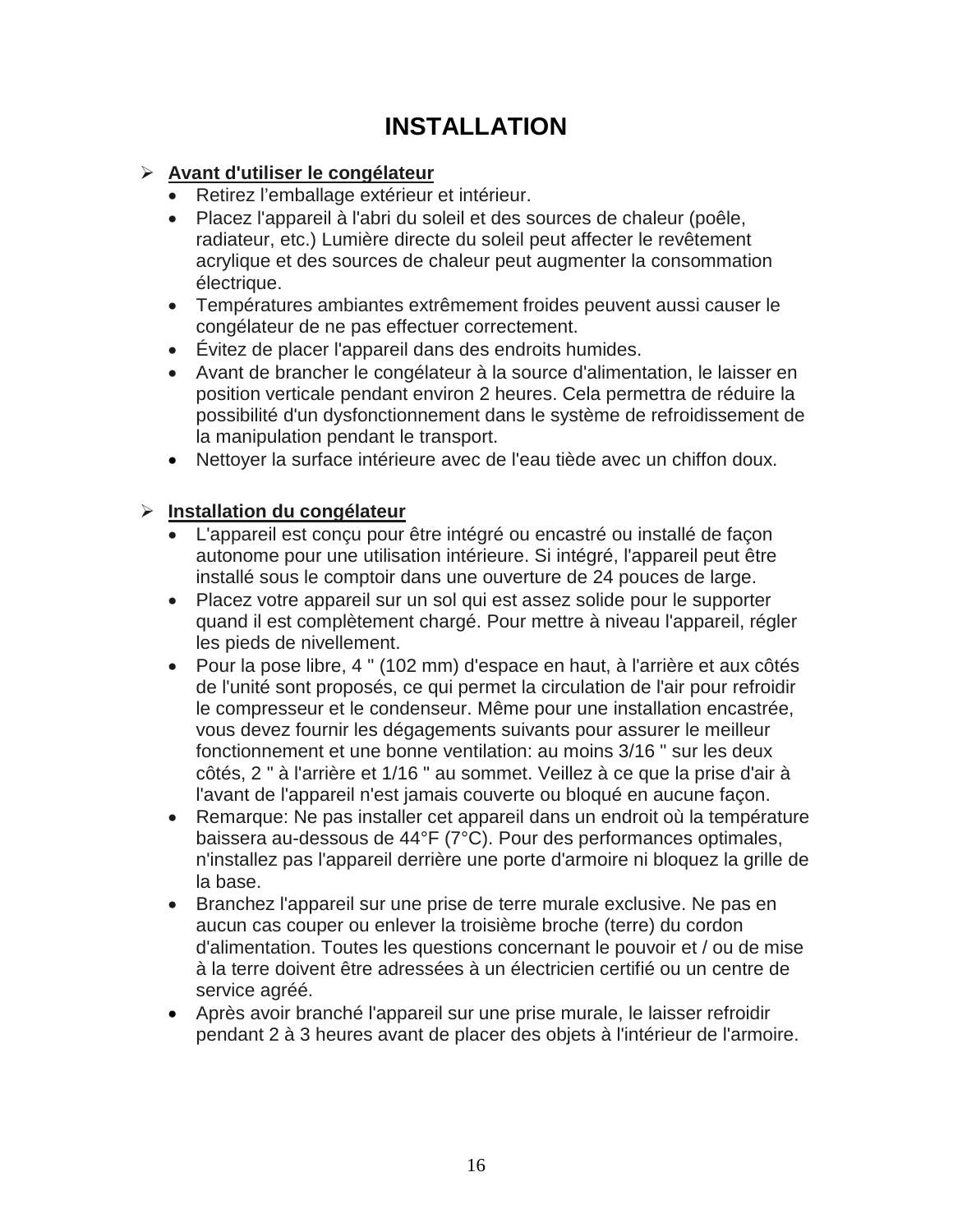## **Raccordement électrique**

# **A** AVERTISSEMENT

Une utilisation incorrecte de la prise de terre peut entraîner un risque de choc électrique. Si le cordon d'alimentation est endommagé, le faire remplacer par un centre de service agréé.

- Cet appareil doit être correctement mis à la terre pour votre sécurité. Le cordon d'alimentation est équipé d'une fiche à trois broches qui s'accouple avec des prises standards murales à trois broches pour minimiser le risque de choc électrique.
- Ne pas en aucun cas couper ou enlever la troisième broche de terre du cordon d'alimentation fourni.
- Ce congélateur nécessite 115Volts standards CA ~ 60Hz avec prise électrique à trois broches reliée à la terre.
- Pour éviter toute blessure accidentelle, le câble doit être fixé derrière l'appareil et ne pas exposé ni ballant.
- Ne débranchez jamais le congélateur en tirant sur le cordon d'alimentation. Toujours saisir fermement la fiche et retirez-la de la prise.
- Ne pas utiliser de rallonge avec cet appareil. Si le cordon d'alimentation est trop court, demander à un électricien ou un technicien qualifié d'installer une prise près de l'appareil.

## **Inverser l'ouverture de la porte**

Ce congélateur a la capacité que l'ouverture de la porte soit du côté gauche ou droit. L'appareil est livré avec l'ouverture de la porte du côté gauche. Si vous désirez inverser le sens d'ouverture, suivez les instructions ci-dessous. Si vous avez un problème, appelez la Service à la clientèle : **1-800-932-4267**.

- 1. Enlever le couvercle de la charnière supérieure de la porte et enlever les vis qui maintiennent la charnière supérieure.
- 2. Soulevez la charnière vers le haut pour libérer la tige de charnière de la douille dans la partie supérieure de la porte.
- 3. Soulevez la porte pour dégager sa douille du bas de l'axe de la charnière.
- 4. Retirer les vis de la charnière inférieure.
- 5. Enlevez les capuchons décoratifs de l'autre côté et bouchez les trous du côté d'origine avec les capuchons décoratifs.
- 6. Retirez les deux vis de la face de la mise à l'air.
- 7. Déplacez la charnière inférieure sur le côté gauche et le serrer avec deux vis. Utilisez toutes les rondelles de blocage ou d'écrous s'ils ont été inclus dans l'installation d'origine.
- 8. Remettez la porte sur l'axe de la charnière sur la charnière inférieure. Mettez la broche de la charnière supérieure dans la porte. Insérez les vis dans la charnière supérieure et serrer.
- 9. Réinstallez la mise à l'air et serrer les deux vis.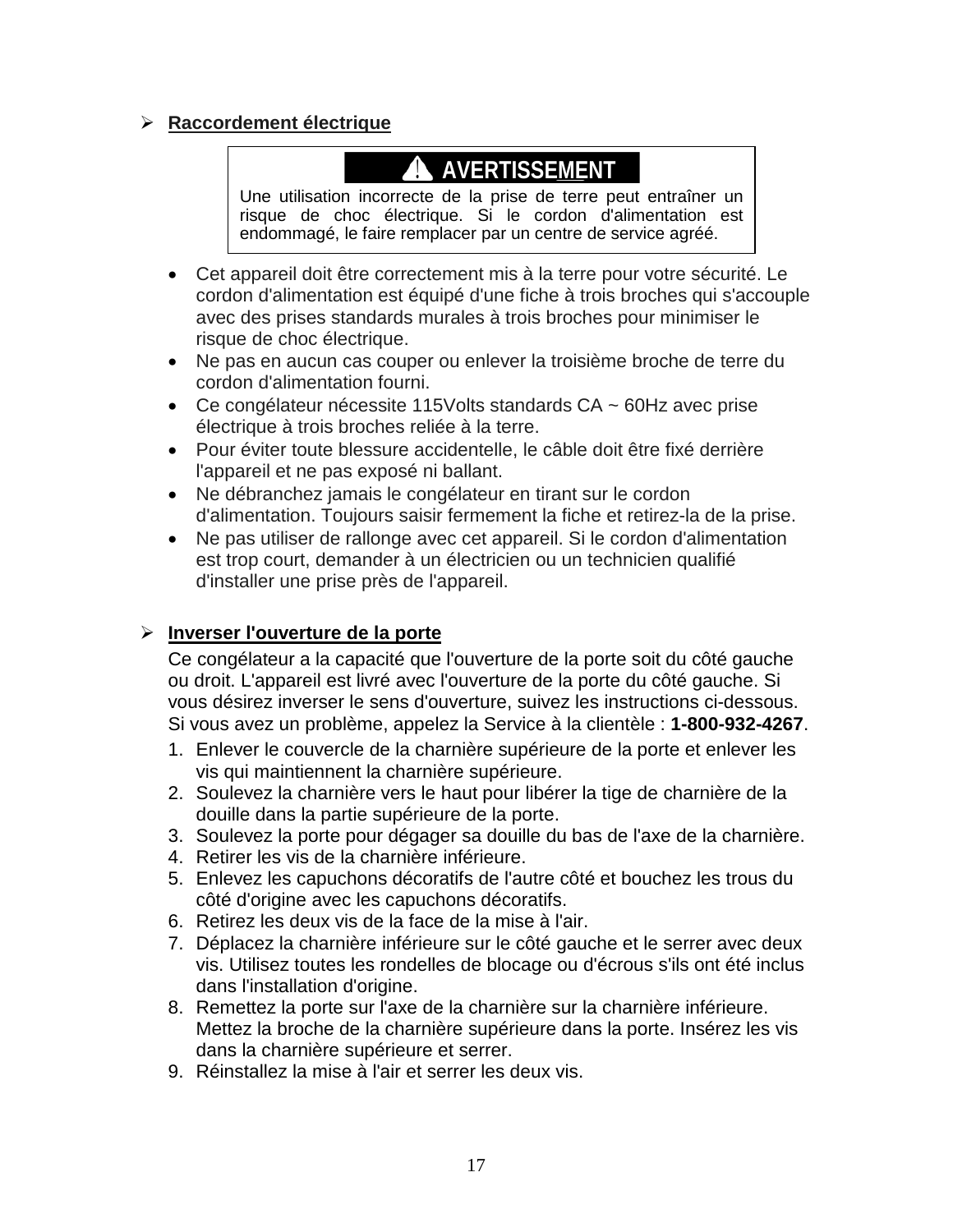Si vous remarquez que la porte n'est pas suspendu droite, desserrer la charnière supérieure, réglez la porte jusqu'à ce qu'elle soit de niveau et serrer les vis.



## **Inverser la poignée de porte**

Une fois l'ouverture de la porte a été inversée, il sera nécessaire de déplacer la poignée de porte sur le côté opposé. Pour ce faire, suivez les instructions suivantes:

- 1. Utilisez un tournevis cruciforme pour retirer les deux vis de fixation de la poignée sur le côté gauche de la porte.
- 2. Enlevez les capuchons décoratifs de l'autre côté de la porte et boucher les trous du côté d'origine avec les capuchons décoratifs.
- 3. Alignez la poignée avec les vis retirées à l'étape 1. Serrer les vis jusqu'à ce que la poignée est solidement fixée sur le côté de la porte.

# **UTILISATION DU CONGÉLATEUR**

## **Prendre le congélateur en marche et hors tension**

Le congélateur se met en marche automatiquement lorsque le cordon d'alimentation est branché dans une prise électrique de 120V AC, 60Hz. De même, il est mis hors tension en débranchant le cordon d'alimentation.

## **Réglage de la commande de température**

La température interne de ce congélateur est commandé par un thermostat digital (modèle EVK 201) situé en dessous de la porte, sur la partie droite de la grille.

Si vous trouvez qu'il est nécessaire de changer le réglage de la température de votre appareil, s'il vous plaît se référer aux instructions à la page suivante. Le panneau avant du thermostat est illustré ici:

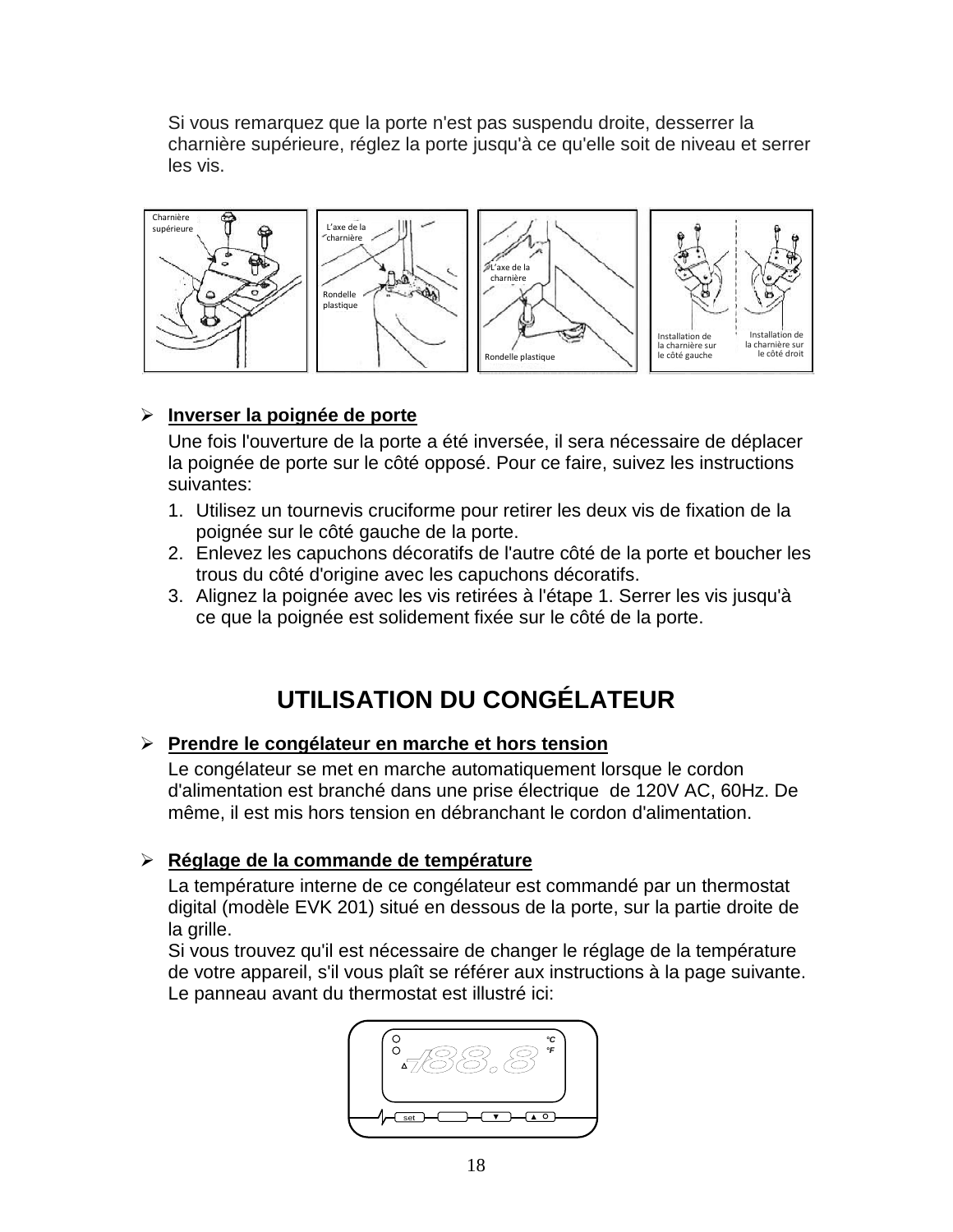En fonctionnement normal, l'affichage montre la température interne de l'armoire, qui est mesurée par un ensemble de sonde sur la paroi intérieure de l'armoire.

## **Pour voir le point de consigne :**

La température à laquelle le congélateur est réglé pour fonctionner est appelée le point de consigne. Pour voir ce qu'est cette température, presser et relâcher immédiatement la touche SET. La LED en forme de flocon de neige se met à clignoter et l'écran affiche la valeur du point de consigne. Attendez 15 secondes et la température intérieure s'affiche à nouveau.

## **Pour changer le point de consigne :**

Appuyez sur SET et dans les 15 secondes, appuyez sur la touche  $\triangle$  ou  $\blacktriangledown$ jusqu'à ce que le point de consigne souhaité apparaisse sur l'écran. Le nouveau réglage sera mémorisé après 15 secondes à condition qu'aucune d'autres touches est poussée, ou vous pouvez appuyer sur la touche SET immédiatement.

Remarques :

- 1. Les limites minimales et maximales de la gamme de température de votre thermostat sont prédéfinies et verrouillées par nous. Cette gamme est -5°F à 10°F (-20,6°C à -12,2°C). Pour réinitialiser cette gamme, soit nous appeler ou trouver de l'information sur notre site Web sous *Troubleshooting* (*Dépannage*).
- 2. Si le congélateur est débranché, a perdu le pouvoir, ou est désactivé, vous devez attendre 3 à 5 minutes avant de redémarrer l'appareil. Si vous essayez de redémarrer avant ce délai, le congélateur ne démarre pas.

## **ENTRETIEN ET MAINTENANCE**

## **Nettoyer l'appareil**

- Coupez l'alimentation en débranchant l'appareil, et enlever tous les articles, y compris les étagères.
- Lavez les surfaces intérieures avec une solution d'eau tiède et du bicarbonate de soude (environ 2 cuillères à soupe de bicarbonate de soude pour un litre d'eau).
- Lavez les étagères avec un détergent doux.
- Essorez l'éponge ou un chiffon pour nettoyer la zone où les contrôles sont situés, ou des pièces électriques.
- Lavez l'extérieur avec de l'eau chaude et du détergent liquide doux. Rincez bien et séchez avec un chiffon doux et propre.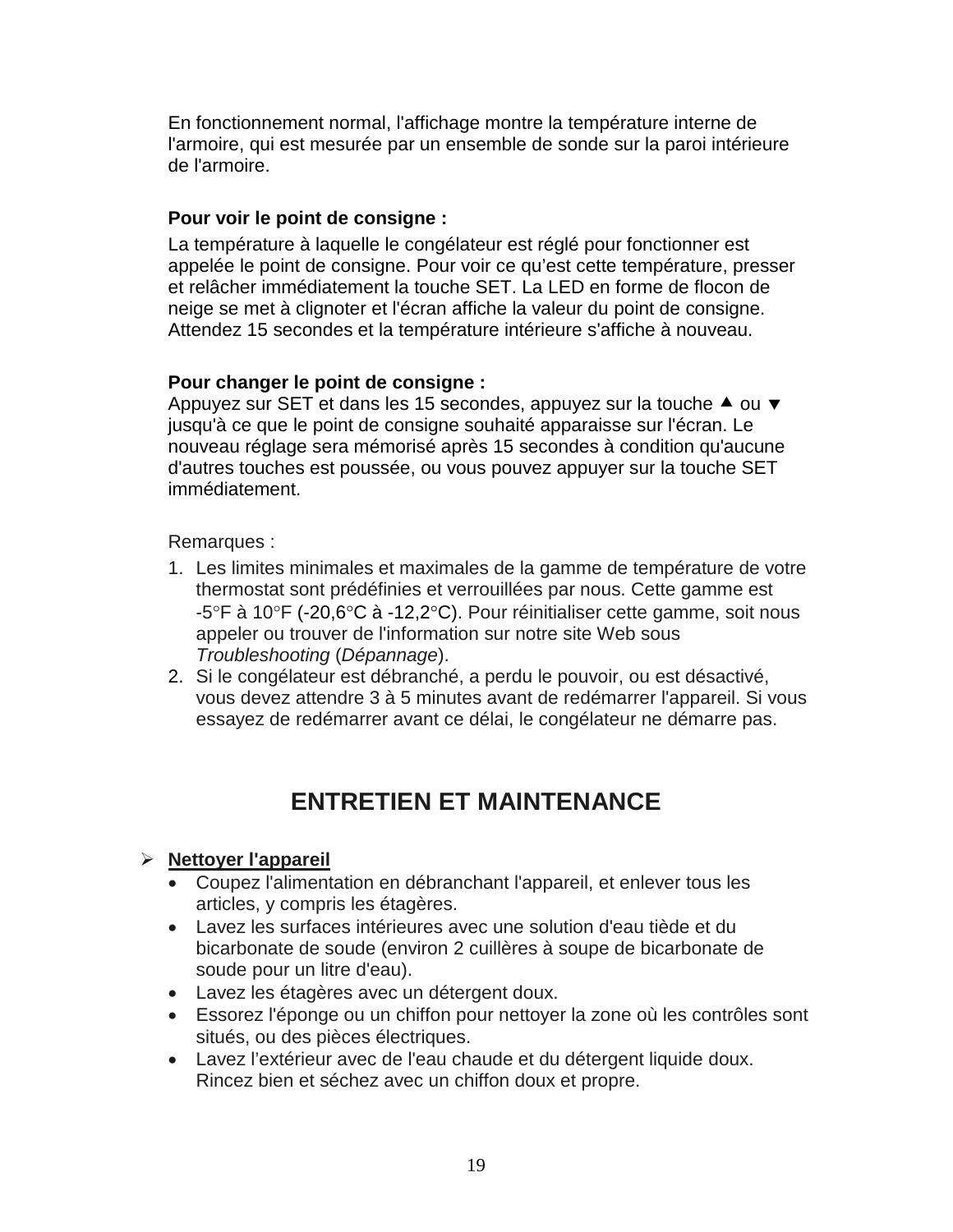• Le cas échéant, utilisez un nettoyant pour acier inoxydable approuvé pour nettoyer la porte et la poignée. Ne pas utiliser de laine d'acier ou une brosse en acier sur l'acier inoxydable.

## *ATTENTION:*

*Ne pas débrancher l'appareil pendant le nettoyage pourrait entraîner un choc électrique ou d'autres blessures.*

## **Panne de courant**

La plupart des coupures de courant sont corrigées en quelques heures et ne devraient pas affecter la température de votre appareil si vous réduisez le nombre de fois où la porte est ouverte. Si l'alimentation va être coupée pour une plus longue période de temps, vous devez prendre les mesures appropriées pour protéger le contenu.

## **Temps de vacances**

- Vacances de courte durée: Laisser l'appareil fonctionner pendant des congés de moins de trois semaines.
- Vacances longues: Si l'appareil ne sera pas utilisé pendant plusieurs mois, enlever tous les articles et éteindre l'appareil. Nettoyez et séchez soigneusement l'intérieur. Pour éviter les odeurs et la croissance des moisissures, laisser la porte entrouverte.

## **Déplacement de votre appareil**

- 1. Enlever tous les articles.
- 2. Fixez solidement toutes les pièces libres (étagères) à l'intérieur de votre appareil.
- 3. Tourner les pieds réglables à la base pour éviter tout dommage.
- 4. Scotchez la porte fermée.
- 5. Assurez-vous que l'appareil reste bloqué en position verticale pendant le transport. Protégez également l'extérieur de l'appareil avec une couverture ou un objet similaire.

## **Conseils pour économiser de l'énergie**

- L'appareil doit être situé dans le quartier le plus frais de la salle ou du lieu en plein air, loin des appareils qui produisent de la chaleur et des rayons du soleil.
- Assurez-vous que l'unité est correctement ventilée. Ne jamais couvrir les bouches d'aération.
- Ne laissez pas la porte ouverte plus longtemps que nécessaire.
- Laisser refroidir les articles chauds à température ambiante avant de les placer dans l'appareil. Surcharge de l'appareil oblige que le compresseur fonctionne plus longtemps.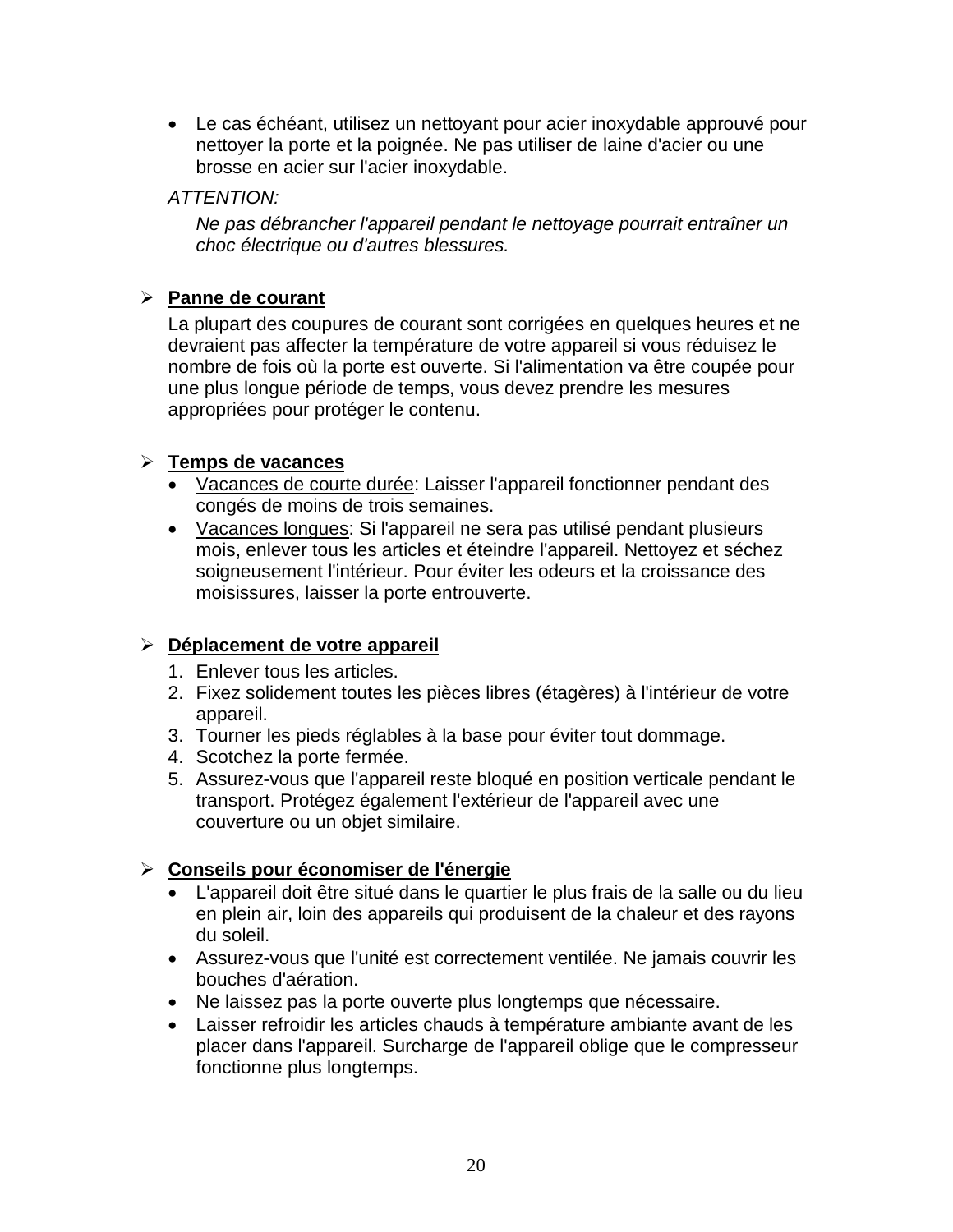- Veillez à emballer les articles à être stockés correctement, et essuyez les contenants avant de les placer dans l'appareil. Cela permet de réduire le givre à l'intérieur de l'appareil.
- Les étagères de l'unité et des bacs de stockage ne doivent pas être recouverts de papier aluminium, papier ciré ou du papier absorbant. Ces revêtements entravent la circulation de l'air froid, ce qui rend l'appareil moins performant.
- Organiser et étiqueter les articles stockés pour réduire les ouvertures de la porte et les recherches prolongées. Retirez autant d'articles que nécessaire à un moment donné, et fermer la porte dès que possible.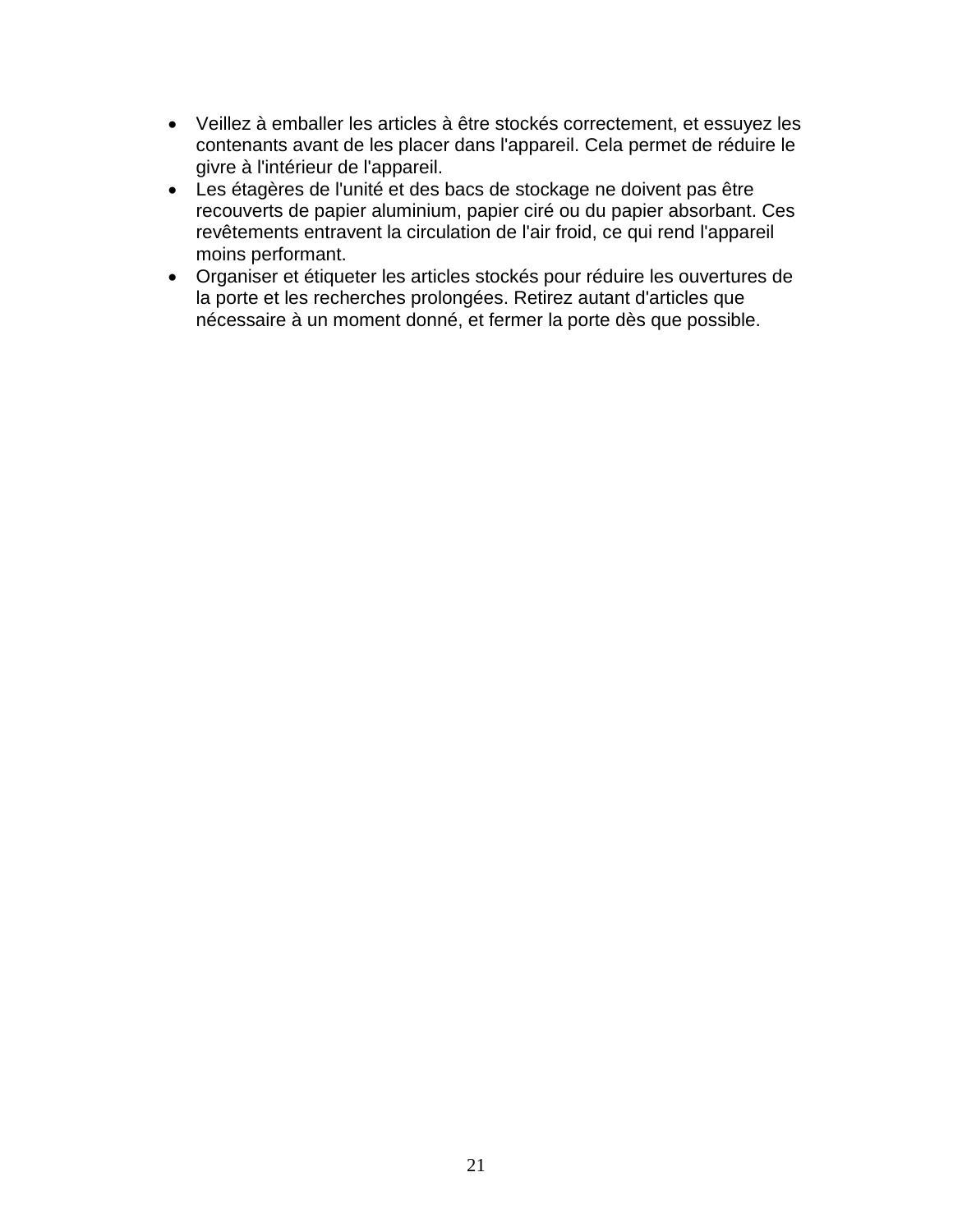# **DÉPANNAGE**

Vous pouvez résoudre de nombreux problèmes communs facilement, ce qui vous permet d'économiser le coût d'un appel de service possible. Essayez les suggestions ci-dessous pour voir si vous pouvez résoudre le problème avant d'appeler un technicien de service.

| <b>PROBLÈME</b>                            | <b>CAUSE POSSIBLE</b>                                      |
|--------------------------------------------|------------------------------------------------------------|
| L'appareil ne fonctionne pas.              | Non branché.                                               |
|                                            | Disjoncteur déclenché ou fusible grillé.                   |
|                                            | Vérifier le point de consigne de température.              |
|                                            | L'environnement extérieur peut nécessiter une              |
| L'appareil n'est pas assez froid.          | plus faible réglage.                                       |
|                                            | La porte est ouverte trop souvent.                         |
|                                            | La porte n'est pas complètement fermée.                    |
|                                            | Le joint de la porte n'est pas étanche.                    |
| Compressor turns on and off<br>frequently. | La température ambiante est plus chaude que<br>la normale. |
|                                            | Une grande quantité de contenu a été ajoutée.              |
|                                            | La porte est ouverte trop souvent.                         |
|                                            | La porte n'est pas complètement fermée.                    |
|                                            | Le contrôle de la température n'est pas réglée             |
|                                            | correctement.                                              |
|                                            | Le joint de la porte n'est pas étanche.                    |
| <b>Vibrations</b>                          | S'assurer que l'appareil est de niveau.                    |
|                                            | Un bruit de cliquetis peut provenir de l'écoule-           |
|                                            | ment du réfrigérant, ce qui est normal.                    |
| L'appareil semble faire trop de<br>bruit.  | Fin de chaque programme, vous pouvez                       |
|                                            | entendre les bruits de gargouillis causés par              |
|                                            | le débit de réfrigérant dans votre appareil.               |
|                                            | La contraction et l'expansion des parois                   |
|                                            | internes peuvent produire les                              |
|                                            | craquements et grésillements.                              |
|                                            | L'appareil n'est pas à niveau.                             |
| La porte ne se ferme pas<br>correctement.  | L'appareil n'est pas à niveau.                             |
|                                            | La porte a été renversée et non                            |
|                                            | correctement réinstallée.                                  |
|                                            | Le joint est sale.                                         |
|                                            | Les étagères sont hors de position.                        |

## **Guide de dépannage**

Si vous avez vérifié le tableau ci-dessus et constatez que vous avez encore besoin d'aide avec votre appareil, appelez notre centre de service à la clientèle au **800-932-4267** 09:00-17h00 HE. Nous ferons de notre mieux pour répondre à vos questions.